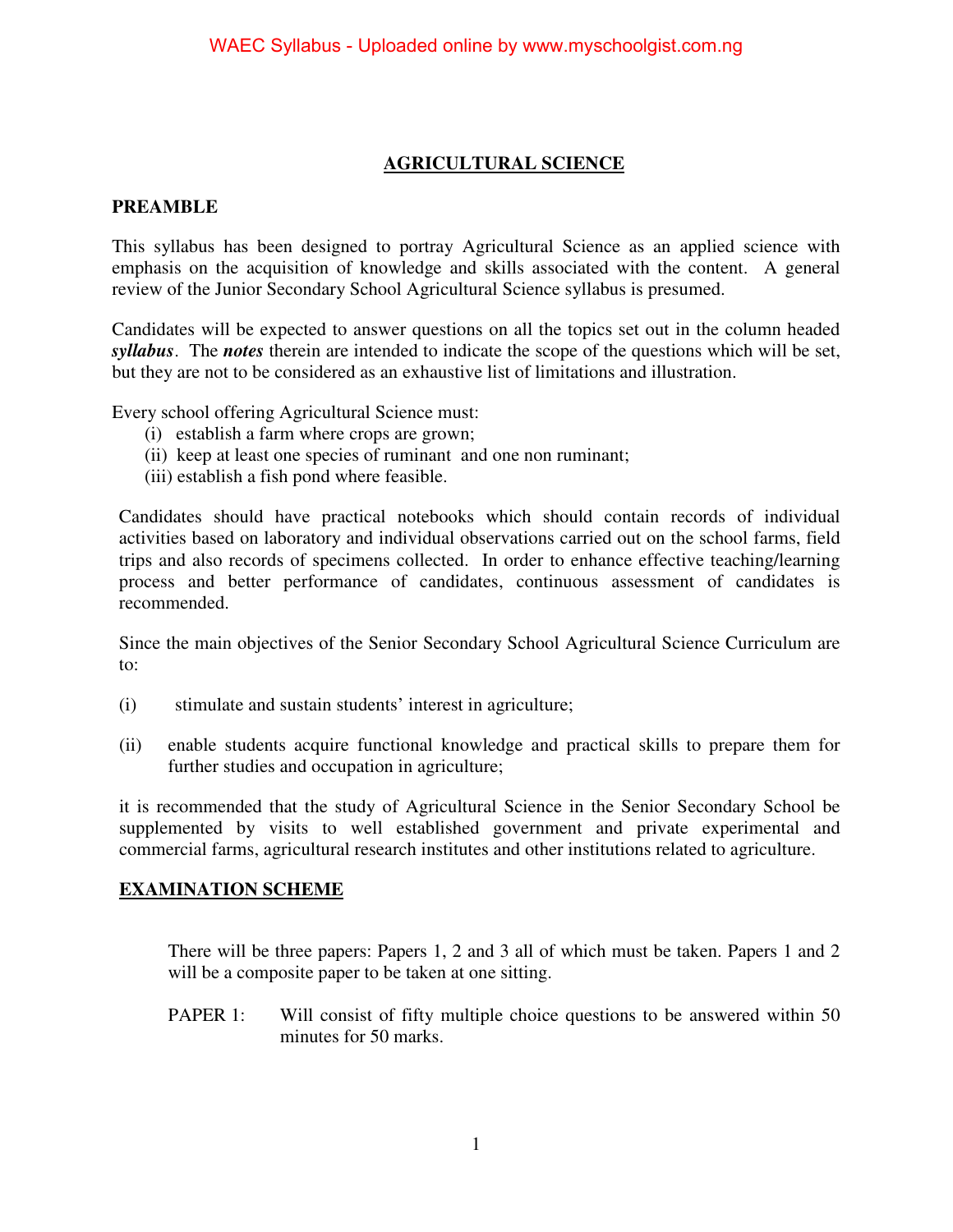- PAPER 2: Will consist of six essay questions with each drawn from at least two themes in the syllabus. Candidates will be required to answer five of the questions within 2 hours 10 minutes for 90 marks.
- PAPER 3: Will be a practical paper for school candidates and alternative to practical paper for private candidates. It will consist of four questions, all of which should be answered within 1½ hours for 60 marks.

#### **DETAILED SYLLABUS**

|    | <b>CONTENTS</b> |                                                                                                                                                                                                                                                                                                                                                                                                                                                                                                                                                                            | <b>NOTES</b>                                                                                                          |
|----|-----------------|----------------------------------------------------------------------------------------------------------------------------------------------------------------------------------------------------------------------------------------------------------------------------------------------------------------------------------------------------------------------------------------------------------------------------------------------------------------------------------------------------------------------------------------------------------------------------|-----------------------------------------------------------------------------------------------------------------------|
| А. |                 | <b>BASIC CONCEPTS</b>                                                                                                                                                                                                                                                                                                                                                                                                                                                                                                                                                      |                                                                                                                       |
|    | 1.              | Meaning and importance of agriculture<br>(a) Definition and branches of agricultural<br>science.<br>(b) Importance of agriculture to the<br>individual, community and nation.<br>2. Problems of agricultural development and<br>possible solutions<br>(a) Problems related to:<br>land tenure;<br>(i)<br>(ii)<br>basic amenities;<br>(iii)<br>finance;<br>(iv)<br>transportation;<br>storage and processing facilities;<br>(v)<br>agricultural education and<br>(vi)<br>extension;<br>tools and machinery;<br>(vii)<br>(viii)<br>farm inputs;<br>marketing system;<br>(ix) | Assessment would include<br>incidence of pests and diseases,<br>vagaries of weather, labour and<br>government policy. |
|    |                 | environmental degradation.<br>(x)<br>(b) Possible solutions to identified problems<br>3. Meaning and differences between subsistence<br>and commercial agriculture<br>(a) Meaning of subsistence and<br>commercial agriculture.<br>(b) Differences between subsistence and<br>commercial agriculture based on their<br>characteristics.                                                                                                                                                                                                                                    |                                                                                                                       |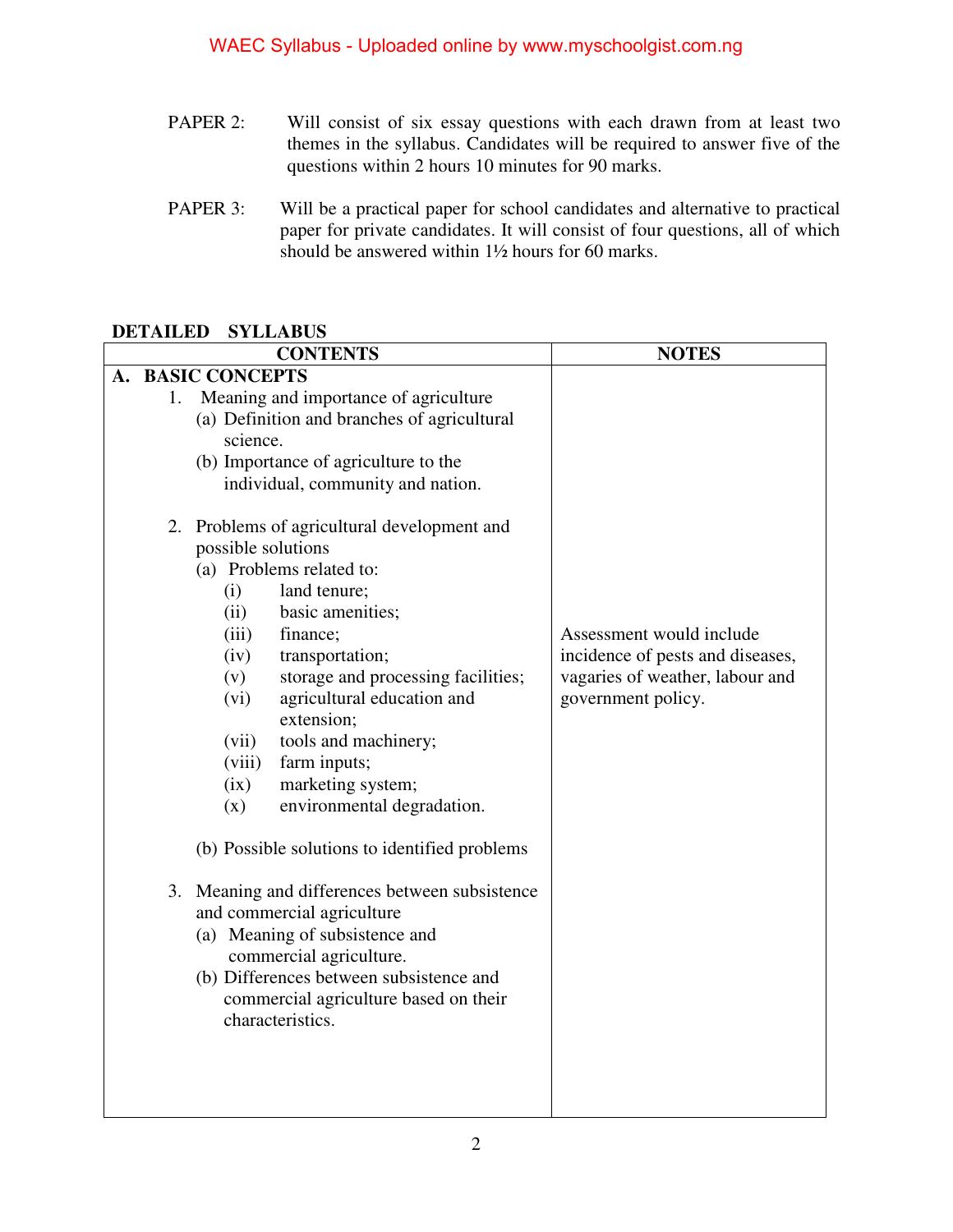|          | (c) Advantages and disadvantages of<br>subsistence and commercial agriculture.<br>(d) Problems of subsistence and commercial<br>agriculture. |                                                                                                                                                                                                        |
|----------|----------------------------------------------------------------------------------------------------------------------------------------------|--------------------------------------------------------------------------------------------------------------------------------------------------------------------------------------------------------|
|          | 4. Roles of government in agricultural<br>development                                                                                        |                                                                                                                                                                                                        |
|          | (a) Agricultural finance:<br>credit;<br>(i)<br>subsidy.<br>(ii)                                                                              |                                                                                                                                                                                                        |
|          | (b) Agricultural education                                                                                                                   |                                                                                                                                                                                                        |
|          | (c) Agricultural extension services.                                                                                                         |                                                                                                                                                                                                        |
|          | (d) Agricultural policies and programmes                                                                                                     | Assessment would cover past and<br>present programmes e.g. OFN,<br>ADP, Farm Settlement,<br><b>Agricultural Sector Rehabilitation</b><br>Project (ASRP) and National Aids<br>Coordination Secretariat. |
|          | 5. Role of non-governmental organizations in<br>agricultural development                                                                     |                                                                                                                                                                                                        |
|          | (a) Meaning of non-governmental<br>organizations (NGOs).                                                                                     | Examples of NGOs West African<br><b>Rice Development Association</b><br>(WARDA), International Institute                                                                                               |
|          | (b) Roles of NGOs in agricultural<br>development.                                                                                            | for Tropical Agriculture (IITA),<br><b>International Livestock Centre for</b><br>Africa (ILCA), International Crop<br>Research Institute for Semi-Arid                                                 |
| 6.<br>7. | Agricultural laws and reforms                                                                                                                | Tropics (ICRISAT) would be<br>assessed.                                                                                                                                                                |
|          | (a) Land tenure systems in West Africa.                                                                                                      |                                                                                                                                                                                                        |
|          | (b) Government laws on land use in West                                                                                                      |                                                                                                                                                                                                        |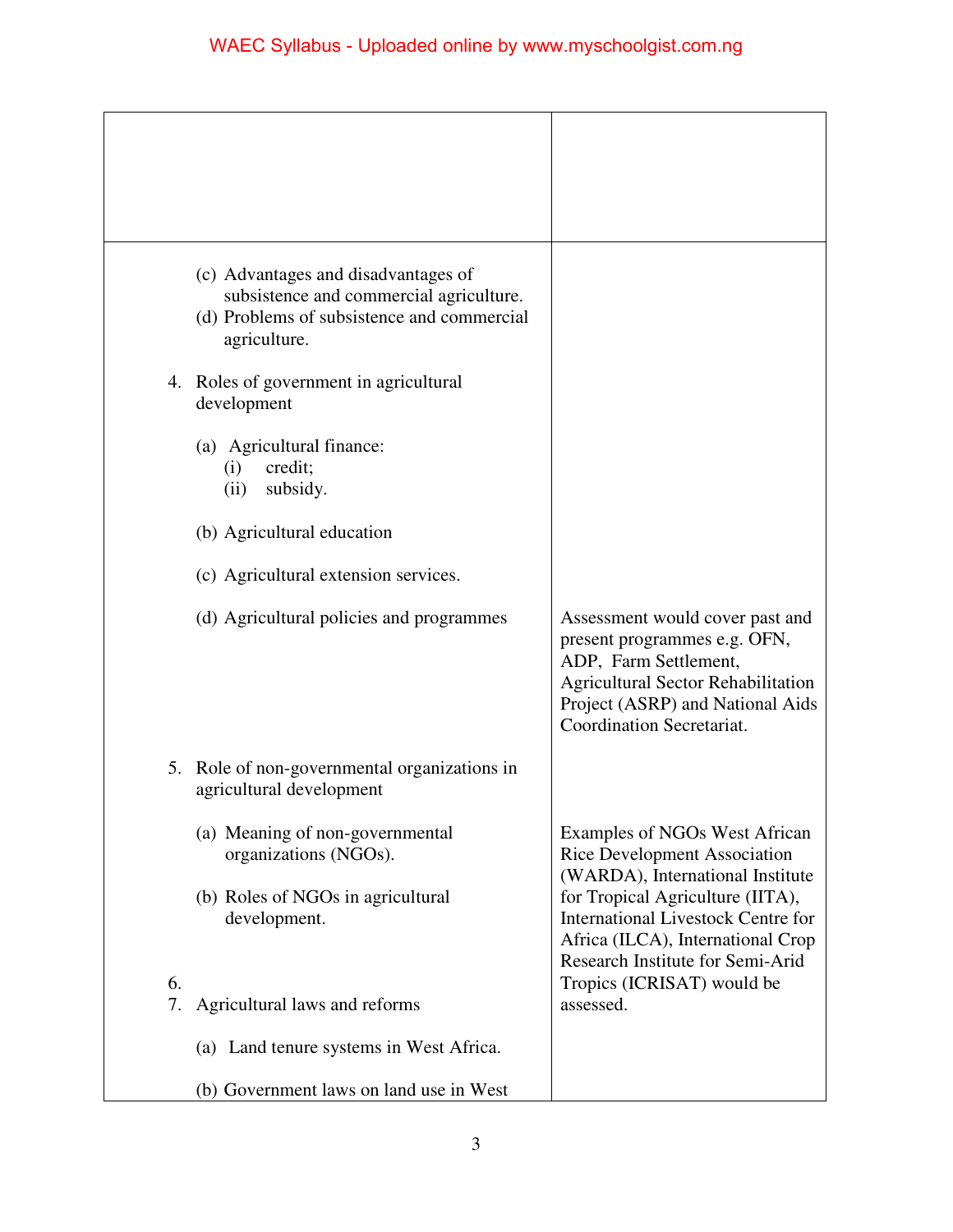| Africa.                         |                                                                                                                                                                                |                                                                                                                                                                                                                                                               |
|---------------------------------|--------------------------------------------------------------------------------------------------------------------------------------------------------------------------------|---------------------------------------------------------------------------------------------------------------------------------------------------------------------------------------------------------------------------------------------------------------|
| Africa.                         | (c) Advantages and disadvantages of the land<br>use Act (Decree) and reforms in West                                                                                           | Assessment would include land<br>use Act (Decree), Land Reforms<br>in West Africa.                                                                                                                                                                            |
| 1.<br>ecosystem.<br>and abiotic | <b>B. AGRICULTURAL ECOLOGY</b><br>Meaning and importance of<br>agricultural ecology<br>(a) Meaning of agricultural ecology and<br>(b) Components of farm ecosystem e.g. biotic |                                                                                                                                                                                                                                                               |
|                                 | (c) Interactions of the components in the<br>terrestrial and aquatic agro-ecosystem.                                                                                           | Interaction of farm crops/animals<br>with other components of the<br>ecosystem in farm settings such<br>as mono or sole cropping system,<br>mixed cropping system, mixed<br>farming system, fish ponds and<br>forest (rain or savannah) would be<br>assessed. |
| 2. Land and its uses            | (a) Meaning of land.                                                                                                                                                           |                                                                                                                                                                                                                                                               |
|                                 | (b) Characteristics of land – free gift of<br>nature, immobile, limited in supply etc.                                                                                         |                                                                                                                                                                                                                                                               |
| (c) Uses of land:<br>(i)        | agricultural purposes:<br>crop production;<br>wild life conservation/game<br>reserve;<br>livestock production etc.                                                             | Assessment would include of uses<br>of land for aquaculture, forestry<br>and apiculture.                                                                                                                                                                      |
| (ii)                            | non-agricultural purposes:<br>industry;<br>housing;<br>transport etc.                                                                                                          | Non-agricultural uses of land such<br>as health centres, church/mosque,<br>mining, recreational centres,<br>schools and markets would be<br>assessed.                                                                                                         |
| (i)<br>(ii)                     | 3. Factors affecting land availability for<br>agricultural purpose<br>(a) Physical factors:<br>soil type;<br>topography;                                                       |                                                                                                                                                                                                                                                               |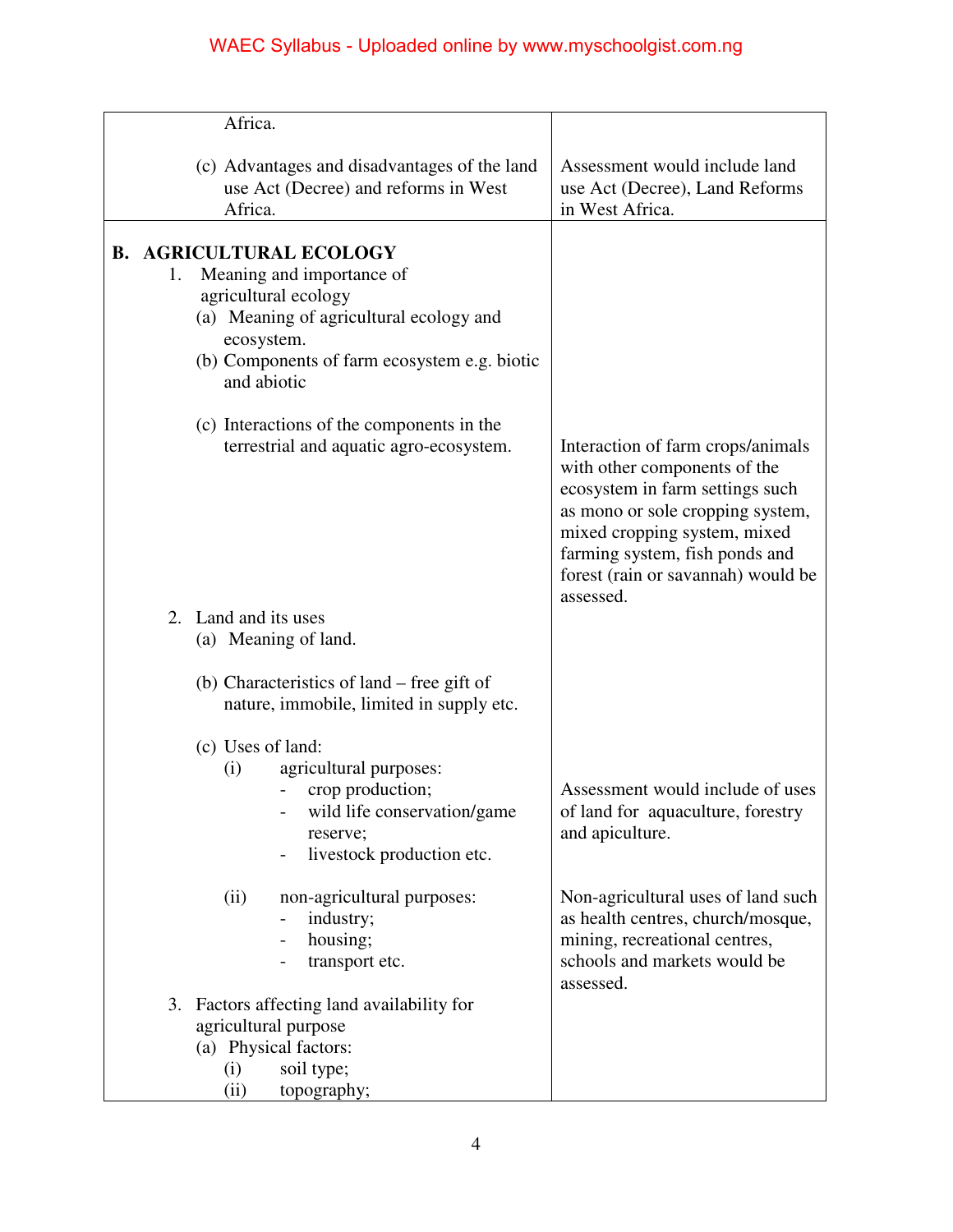| (iii)<br>land degradation;                                   |                                                     |
|--------------------------------------------------------------|-----------------------------------------------------|
| soil pollution.<br>(iv)                                      |                                                     |
|                                                              |                                                     |
|                                                              |                                                     |
| (b) Economic factors:                                        |                                                     |
| population pressure;<br>(i)                                  |                                                     |
| expansion of industries;<br>(ii)                             |                                                     |
| mining/mineral exploitation;<br>(iii)                        |                                                     |
| recreation/tourism.<br>(iv)                                  |                                                     |
| (c) Socio-cultural factors:                                  |                                                     |
| land tenure system;<br>(i)                                   |                                                     |
| religious purpose (church, mosque<br>(ii)                    |                                                     |
| and shrine) etc.                                             |                                                     |
|                                                              |                                                     |
| 4. Agro-allied industries and relationship                   |                                                     |
| between agriculture and industry                             |                                                     |
|                                                              |                                                     |
| (a) Agro-based industries and raw materials:                 | Assessment would include other                      |
| paper industry – pulp wood;<br>(i)                           | agro-based industries and raw                       |
| (ii) beverage industry – $\csc \alpha$ ,<br>tea etc;         | materials e.g. leather industry -                   |
| (iii) textile industry – cotton;                             | hides and skin, canning industry –                  |
| $(iv)$ soap industry – oil, seeds                            | meat and fish.                                      |
| etc.                                                         |                                                     |
| (b) Relationship between<br>agriculture                      |                                                     |
| and industries:                                              |                                                     |
| Agriculture provides market for<br>(i)                       | Assessment would include other                      |
| industrial products e.g. farm                                | relationship between agriculture<br>and industries. |
| machinery, chemicals;                                        |                                                     |
| Agriculture provides food for<br>(ii)<br>industrial workers. |                                                     |
|                                                              |                                                     |
| 5. Environmental factors affecting crop and                  |                                                     |
| animal distribution and production                           |                                                     |
|                                                              |                                                     |
| (a) Climatic factors e.g. rainfall, temperature,             |                                                     |
| light, wind, relative humidity.                              |                                                     |
|                                                              |                                                     |
|                                                              |                                                     |
|                                                              |                                                     |
|                                                              |                                                     |
|                                                              |                                                     |
|                                                              |                                                     |
|                                                              |                                                     |
|                                                              |                                                     |
|                                                              |                                                     |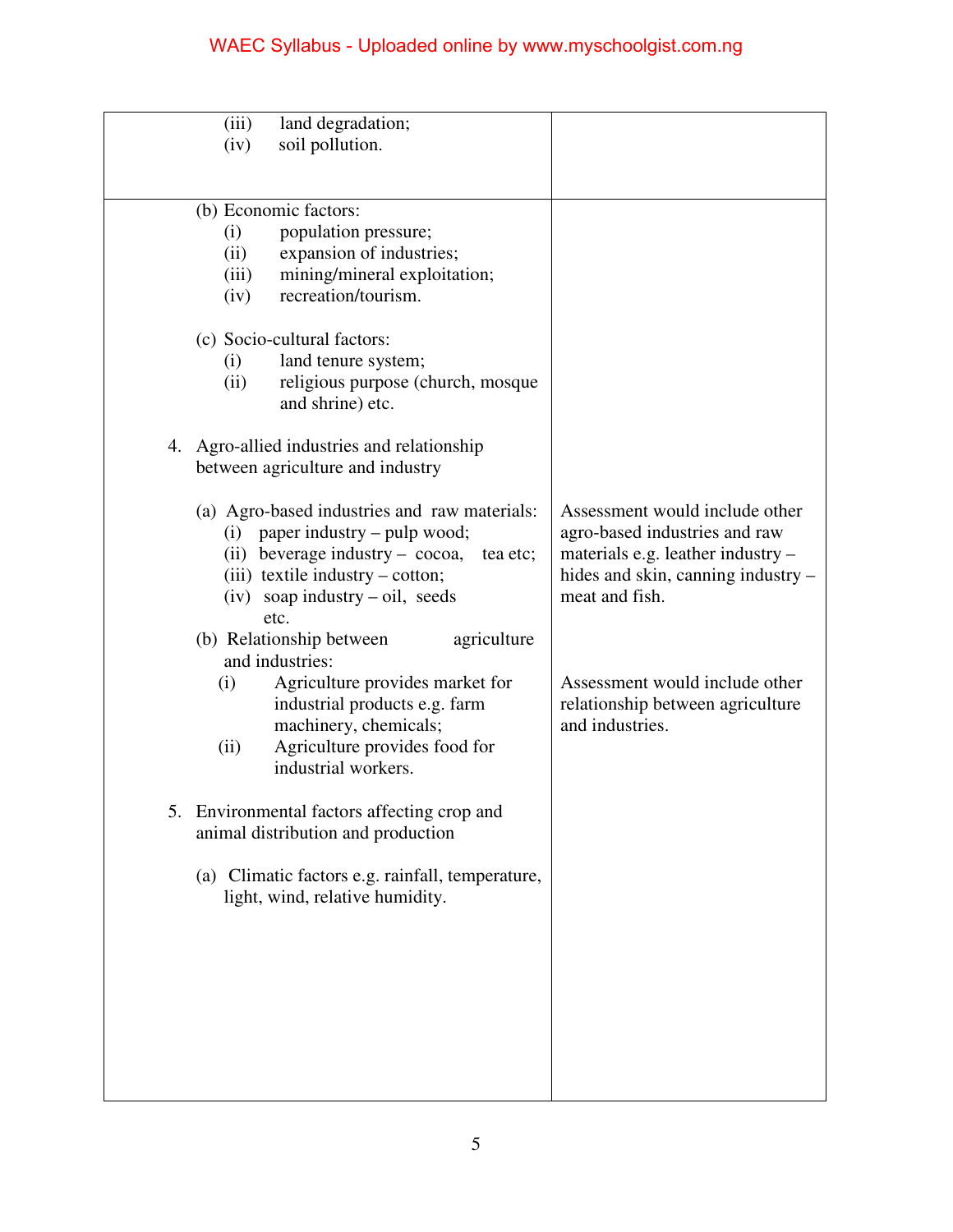|    | (b) Biotic factors e.g. predators, parasites, soil            |                                      |
|----|---------------------------------------------------------------|--------------------------------------|
|    | micro-organisms, pests, pathogens and                         |                                      |
|    | weeds; interrelationship such as                              |                                      |
|    | competition, parasitism, mutualism                            |                                      |
|    | (symbiosis).                                                  |                                      |
|    | (c) Edaphic factors:                                          |                                      |
|    | soil pH, soil texture, soil structure, soil                   |                                      |
|    | type etc.                                                     |                                      |
|    | 6. Rock formation                                             |                                      |
|    | (a) Types of rock:                                            |                                      |
|    | igneous;<br>(i)                                               | Assessment would cover               |
|    | (ii) sedimentary;                                             | identification, description and      |
|    | (iii) metamorphic.                                            | examples of rock types.              |
|    | (b) Processes of rock formation.                              | Assessment would cover how           |
|    |                                                               | igneous, sedimentary and             |
|    |                                                               | metamorphic rocks are formed.        |
| 7. | Soil formation and profile development                        |                                      |
|    | (a) Factors of soil formation: the parent rock,               |                                      |
|    | organisms, climate, topography and time.                      | The role played by each factor in    |
|    | (b) Processes of soil formation:                              | soil formation would be assessed.    |
|    | physical weathering;<br>(i)                                   |                                      |
|    | chemical weathering.<br>(ii)<br>(c) Soil profile development. | The meaning, importance,             |
|    |                                                               | identification and description of    |
|    |                                                               | each horizon of the soil profile     |
| 8. | Types, composition and properties of soil                     | would be assessed.                   |
|    | (a) Types of soil.                                            |                                      |
|    | (b) Chemical and biological composition of                    |                                      |
|    | soil:                                                         | Assessment would cover types of      |
|    | (i)<br>soil macro and micro nutrients;                        | soil and their separation into sand, |
|    | (ii)<br>soil water;                                           | silt and clay fractions, water       |
|    | soil macro-organisms;<br>(iii)                                | holding capacity, porosity,          |
|    | (iv)<br>soil microbes;                                        | capillarity, consistency etc.        |
|    | soil air.<br>(v)                                              |                                      |
|    | (c) Soil pH.                                                  | Determination of soil pH, causes     |
|    | (d) Physical properties of soil:                              | and correction of soil               |
|    | (i)<br>soil texture;                                          | acidity/alkalinity would be          |
|    | soil structure;<br>(ii)                                       | assessed.                            |

| <b>CONTENTS</b> |
|-----------------|
|-----------------|

**NOTES**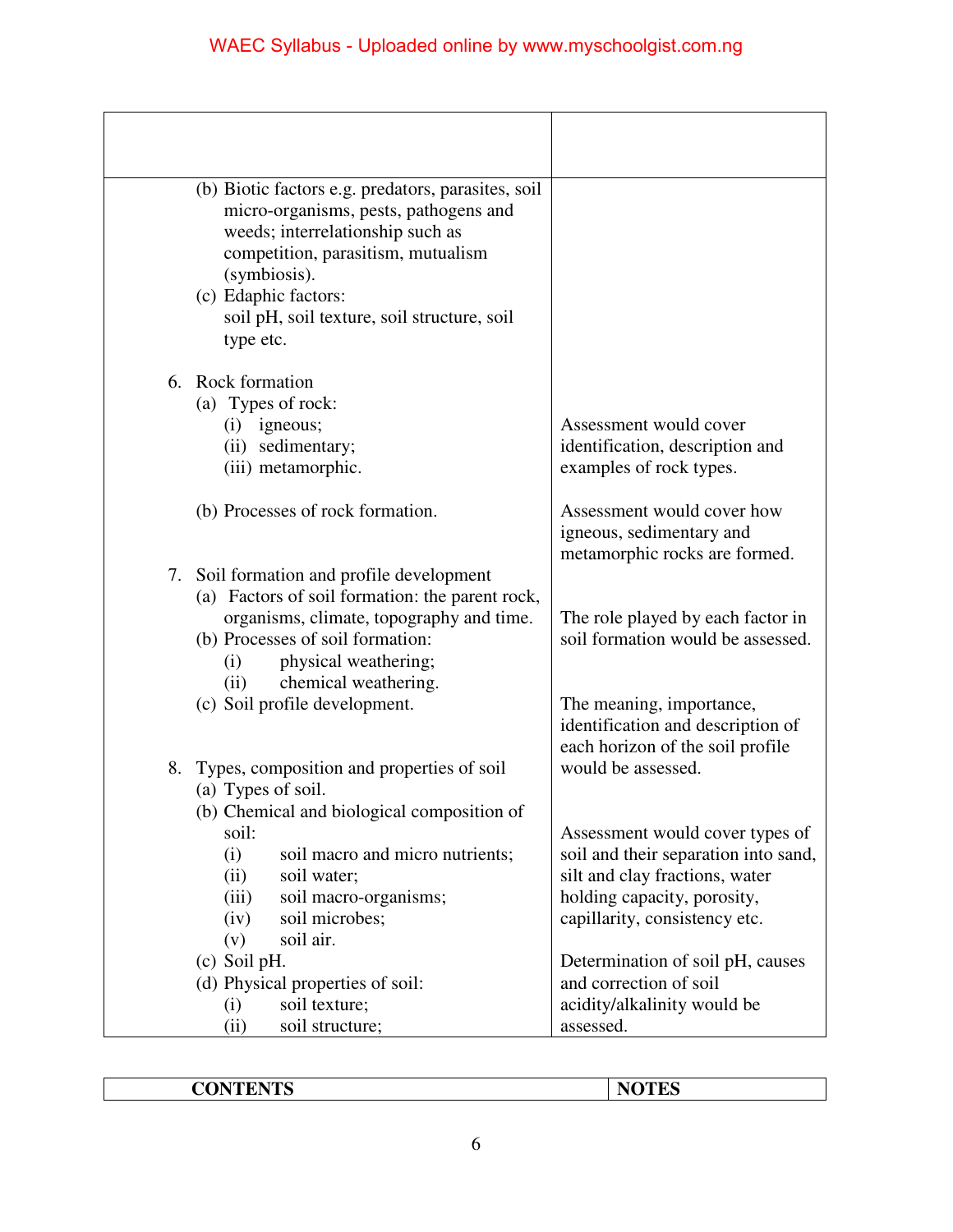| 9. Plant nutrients and nutrient cycle                                                    |                                                     |
|------------------------------------------------------------------------------------------|-----------------------------------------------------|
| (a) Macro and micro nutrients; their functions and                                       | Macro-nutrients such as                             |
| deficiency symptoms in crops.<br>(b) Factors affecting availability of nutrients in soil | $N, P, K, Ca, Mg, S$ and<br>Micro-nutrients such as |
| such as pH, excess of other nutrients, leaching,                                         | Zn, Fe, Mo, Co, Bo, Cu                              |
| crop removal, oxidation and burning.                                                     | would be assessed.                                  |
| (c) Methods of replenishing lost nutrients, e.g. crop                                    |                                                     |
| rotation, organic manuring, fertilizer application,                                      |                                                     |
| fallowing, liming, cover-cropping.                                                       | Types of fertilizers and                            |
| (d) Nitrogen, carbon, water and phosphorus cycles.                                       | methods of fertilizer<br>application would be       |
| (e) Organic agriculture – meaning and importance.                                        | assessed.                                           |
|                                                                                          |                                                     |
| 10. Irrigation                                                                           | Assessment would include                            |
| (a) Meaning of irrigation system.                                                        | the description and                                 |
| (b) Types of irrigation systems:                                                         | importance of nitrogen,                             |
| (i) overhead e.g. sprinkler;                                                             | carbon and water cycles.                            |
| surface e.g. flooding, furrow/channel, basin,<br>(ii)<br>border;                         |                                                     |
| (iii) underground e.g. perforated pipes, drips.                                          |                                                     |
| (c) Advantages and disadvantages of irrigation                                           |                                                     |
| systems.                                                                                 |                                                     |
| (d) Importance of irrigation.                                                            |                                                     |
| (e) Problems associated with irrigation.                                                 |                                                     |
| 11. Drainage                                                                             |                                                     |
| (a) Meaning of drainage.                                                                 |                                                     |
| (b) Importance of drainage.                                                              |                                                     |
| (c) Types of drainage systems:                                                           |                                                     |
| (i) surface drainage e.g. channel, furrow;                                               |                                                     |
| subsurface/underground drainage.<br>(ii)                                                 |                                                     |
|                                                                                          |                                                     |
|                                                                                          |                                                     |
|                                                                                          |                                                     |
|                                                                                          |                                                     |
|                                                                                          |                                                     |
|                                                                                          |                                                     |
|                                                                                          |                                                     |
|                                                                                          |                                                     |
|                                                                                          |                                                     |
|                                                                                          |                                                     |
| (d) Advantages and disadvantages of drainage                                             |                                                     |
| systems.                                                                                 |                                                     |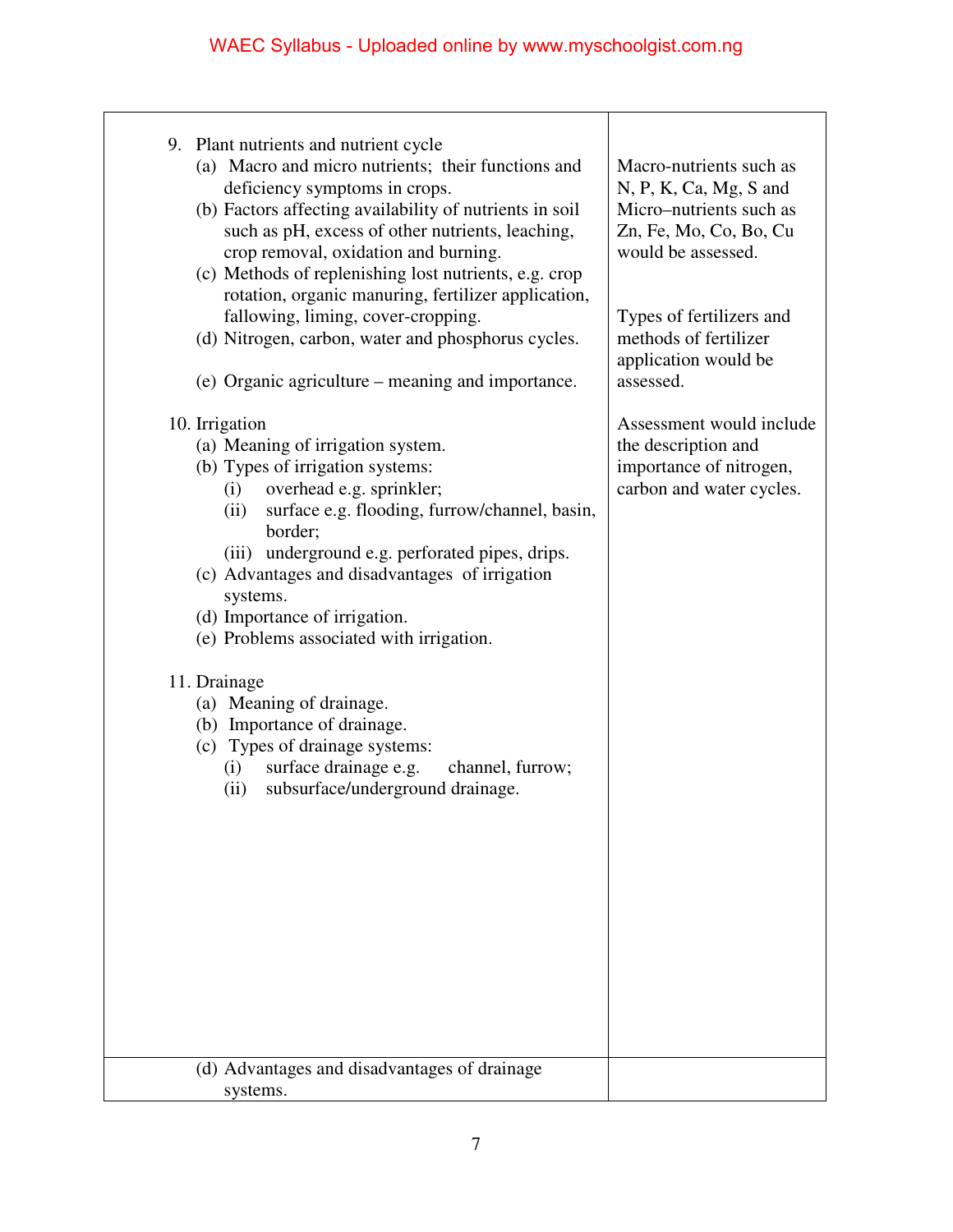| 12. Agricultural pollution<br>(a) Meaning of agricultural pollution.<br>(b) Causes/sources of pollution of agricultural lands<br>and fish ponds:<br>excessive application of agricultural<br>(i)<br>chemicals;<br>(ii) marine and oil spillage;<br>(iii) livestock waste and dung disposal etc.<br>(c) Effects of land/pond pollution on farmers and<br>agricultural productivity.<br>C. AGRICULTURAL<br>ENGINEERING/MECHANIZATION                                                                                                                                            | Ways of minimizing<br>land/pond pollution would<br>be assessed.                                                                                                                                                                                                                                                |
|-------------------------------------------------------------------------------------------------------------------------------------------------------------------------------------------------------------------------------------------------------------------------------------------------------------------------------------------------------------------------------------------------------------------------------------------------------------------------------------------------------------------------------------------------------------------------------|----------------------------------------------------------------------------------------------------------------------------------------------------------------------------------------------------------------------------------------------------------------------------------------------------------------|
| 1.<br>Simple farm tools<br>(a) Meaning of simple farm tools.<br>(b) Types of simple farm tools<br>cutlass, hoe, spade, shovel etc.<br>(c) General maintenance of simple farm tools.<br>2. Farm machinery and implements<br>(a) Farm machinery:<br>(i)<br>tractor;<br>bulldozer;<br>(ii)<br>(iii) shellers;<br>(iv) dryers;<br>incubators;<br>(v)<br>(vi) milking machines;<br>(vii) combine harvester etc.<br>(b) Tractor-coupled implements:<br>ploughs;<br>(i)<br>(ii)<br>harrows;<br>ridgers;<br>(iii)<br>planters;<br>(iv)<br>(v)<br>harvesters;<br>(vi)<br>sprayers etc. | Assessment would include<br>identification, description<br>and uses of each of the<br>tools.<br>Assessment would include<br>the meaning,<br>uses/functions and<br>identification of different<br>parts of each of the farm<br>machinery and<br>implements. Engineering<br>details are however not<br>required. |
| 3. Maintenance practices and precautionary measures<br>(a) Reasons for maintaining farm<br>machines.<br>(b) Maintenance of farm machinery:                                                                                                                                                                                                                                                                                                                                                                                                                                    |                                                                                                                                                                                                                                                                                                                |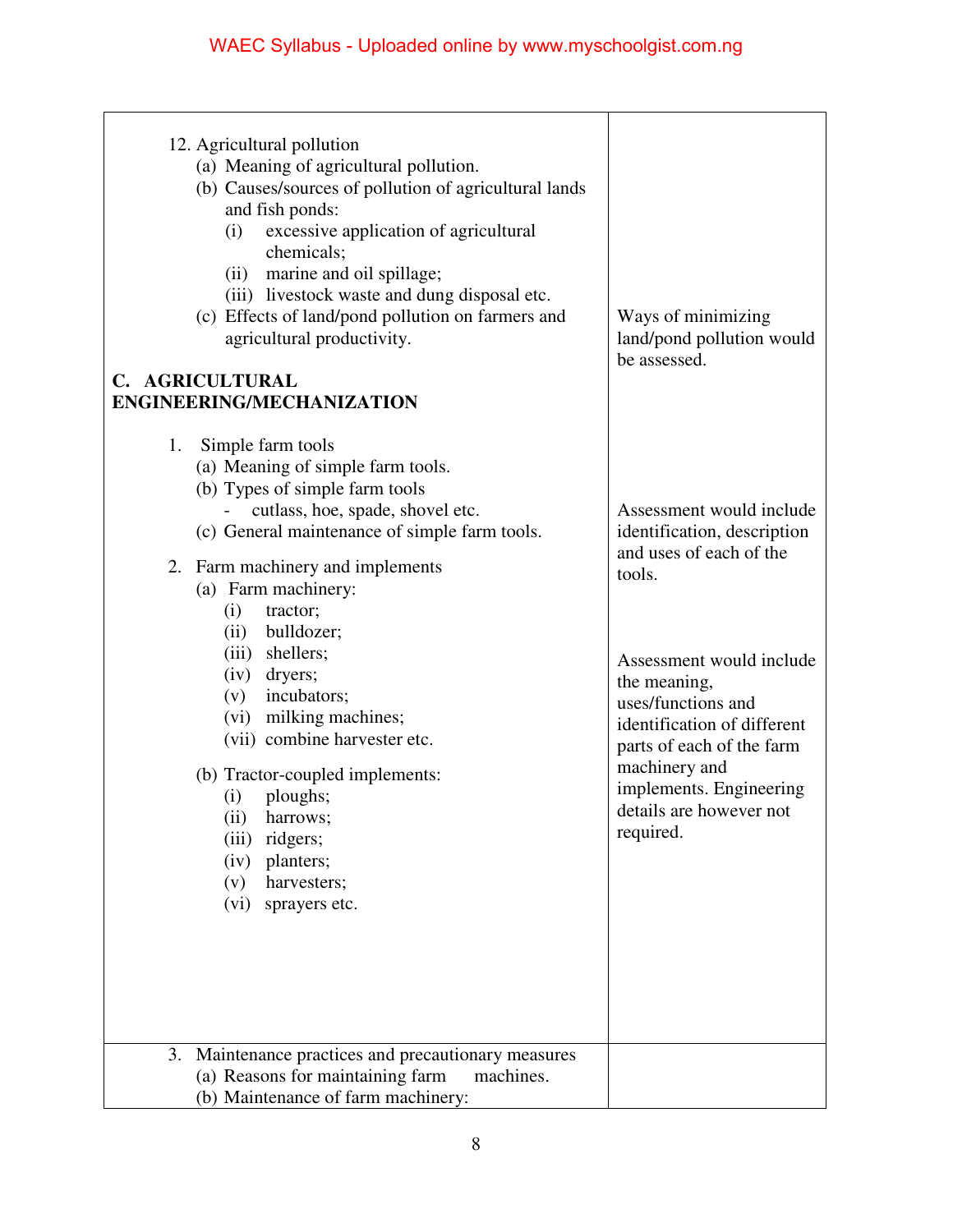| (i)<br>check water and oil levels regularly;<br>carry out routine service;<br>(ii)<br>keep machines clean etc.<br>(iii)<br>4. Agricultural mechanization<br>(a) Meaning of agricultural mechanization.<br>(b) Mechanized agricultural operations.<br>(c) Advantages and disadvantages of agricultural | Assessment would include<br>precautionary measures in<br>the use of farm machinery.<br>Mechanized agricultural<br>operations: ploughing,<br>harrowing, planting, |
|-------------------------------------------------------------------------------------------------------------------------------------------------------------------------------------------------------------------------------------------------------------------------------------------------------|------------------------------------------------------------------------------------------------------------------------------------------------------------------|
| mechanization.<br>(d) Limitations of agricultural mechanization.<br>5. Prospects of agricultural mechanization                                                                                                                                                                                        | harvesting, milking etc<br>would be assessed.                                                                                                                    |
|                                                                                                                                                                                                                                                                                                       | Possible ways of<br>improving agricultural<br>mechanization such as                                                                                              |
| 6. Farm power<br>(a) Sources of farm power.<br>(b) Advantages and disadvantages of different<br>sources of farm power.                                                                                                                                                                                | developing less expensive<br>machines and establishing<br>agricultural engineering<br>schools for personnel<br>would be assessed.                                |
| 7. Farm surveying<br>(a) Meaning of farm surveying.<br>(b) Common survey equipment.<br>(c) Uses of farm survey equipment.<br>(d) Maintenance of farm survey equipment.<br>(e) Importance of farm surveying.                                                                                           |                                                                                                                                                                  |
| 8. Farm planning<br>(a) Meaning of farm planning.<br>(b) Factors to be considered in farm planning.<br>(c) Importance of farm planning.                                                                                                                                                               | Engineering details are<br>not required.                                                                                                                         |
| 9. Principles of farmstead planning<br>(a) Meaning of farmstead.<br>(b) Importance of farmstead planning.                                                                                                                                                                                             | Assessment would cover<br>site selection, location of<br>structures and sketching                                                                                |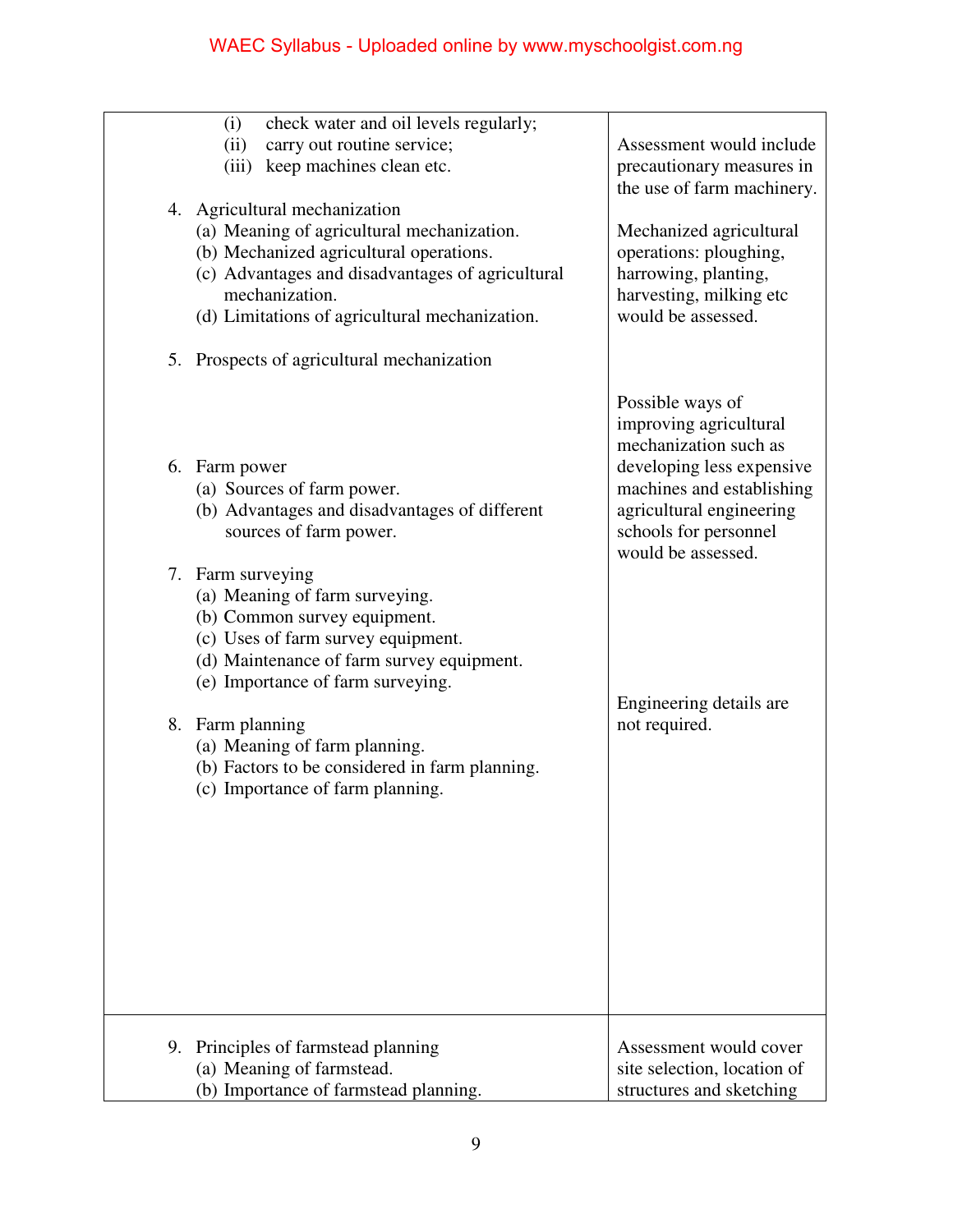|  | (c) Factors to be considered in the design of a                                                          | of farm layout.            |
|--|----------------------------------------------------------------------------------------------------------|----------------------------|
|  | farmstead.                                                                                               |                            |
|  | (d) Farmstead layout.                                                                                    |                            |
|  |                                                                                                          |                            |
|  |                                                                                                          |                            |
|  | <b>D. CROP PRODUCTION</b>                                                                                |                            |
|  | 1. Classification of crops<br>(a) Classification of crops based on their uses e.g.                       |                            |
|  | cereals, pulses, roots and tubers, vegetables.                                                           | A general knowledge of     |
|  | (b) Classification based on their life cycle e.g.                                                        | husbandry of all the crops |
|  | annual, biennial, perennial, ephemeral.                                                                  | listed is presumed.        |
|  | (c) Classification based on their morphology e.g.                                                        |                            |
|  | monocotyledonous and dicotyledonous crops.                                                               |                            |
|  |                                                                                                          |                            |
|  | 2. Husbandry of selected crops:-                                                                         |                            |
|  | botanical names and common names of the crop,                                                            |                            |
|  | varieties/types, climatic and soil requirements, land                                                    |                            |
|  | preparation, methods of propagation, planting date,                                                      |                            |
|  | seed rate, spacing, sowing depth and nursery                                                             |                            |
|  | requirements, cultural practices: supplying, thinning,                                                   |                            |
|  | manuring and fertilizer requirement and application,                                                     |                            |
|  | weeding, pests and disease control, harvesting,                                                          |                            |
|  | processing and storage of at least one representative<br>crop from each of the following crop groupings: |                            |
|  | (a) Cereals e.g. maize, rice, guinea corn, millet;                                                       |                            |
|  | (b) Pulses (grain legumes) e.g.                                                                          |                            |
|  | cowpea, soya bean, pigeon pea.                                                                           |                            |
|  |                                                                                                          |                            |
|  |                                                                                                          |                            |
|  |                                                                                                          |                            |
|  |                                                                                                          |                            |
|  |                                                                                                          |                            |
|  |                                                                                                          |                            |
|  |                                                                                                          |                            |
|  |                                                                                                          |                            |
|  |                                                                                                          |                            |
|  |                                                                                                          |                            |
|  |                                                                                                          |                            |
|  |                                                                                                          |                            |
|  |                                                                                                          |                            |
|  | (c) Roots and tubers e.g. cassava, yam, potatoes;                                                        |                            |
|  | (d) Vegetables e.g. tomatoes, onion, amaranthus,                                                         |                            |
|  | okro, cauliflower, spinach;                                                                              |                            |
|  | (e) Fruits e.g. citrus, banana, pineapple;                                                               |                            |
|  | (f) Beverages e.g. cocoa, tea, coffee;                                                                   |                            |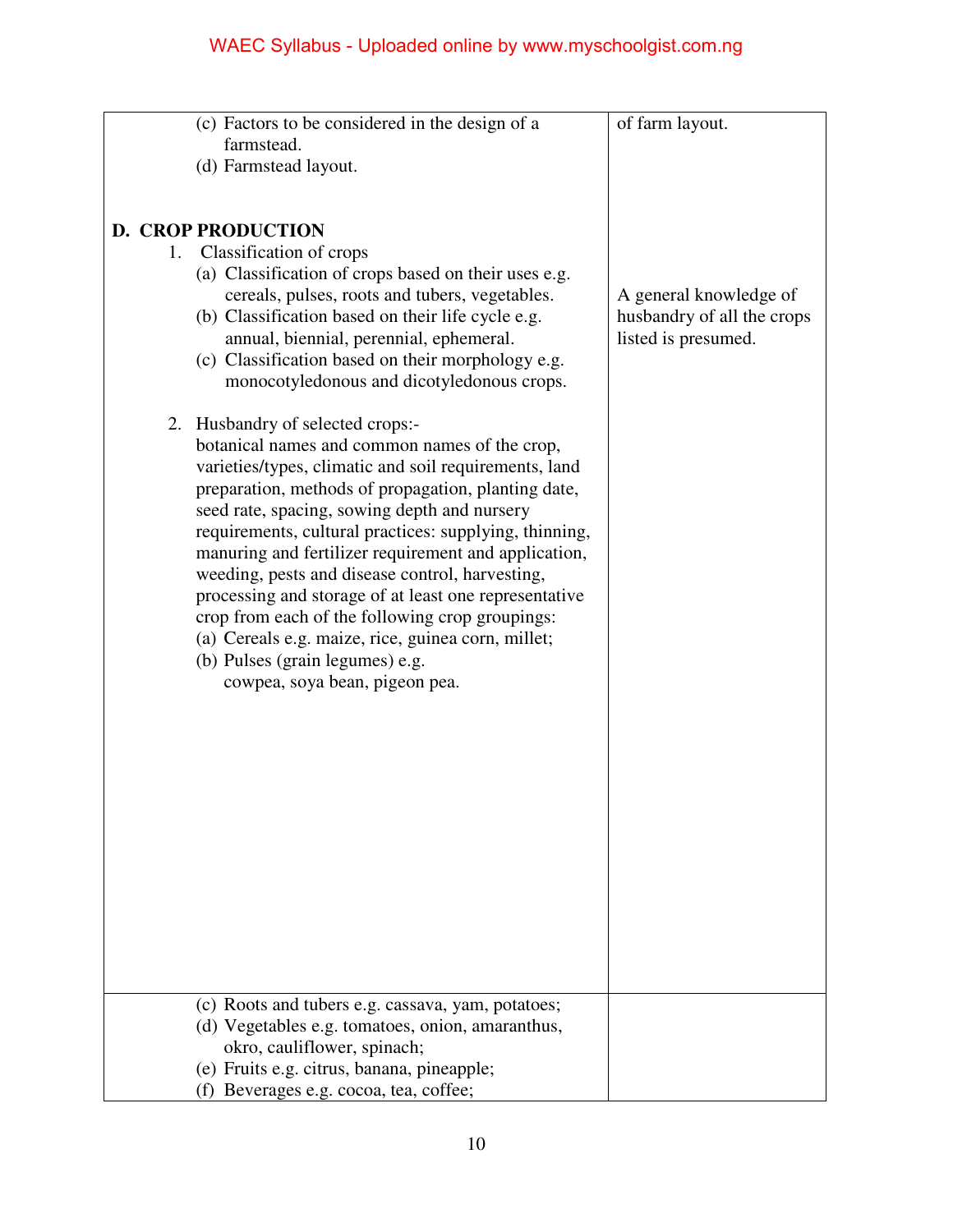| (g) Spices e.g. pepper, ginger;<br>(h) Oils e.g. groundnut, sheabutter, sunflower, oil<br>palm;<br>(i) Fibres e.g. cotton, jute, sissal hemp;<br>(j) Latex e.g. rubber;<br>$(k)$ Others – sugar cane etc.<br>3. Pasture and forage crops<br>(a) Meaning of pasture and forage crops.<br>(b) Uses of forage crops.<br>(c) Types of pasture.<br>(d) Common grasses and legumes used for grazing<br>livestock.<br>(e) Factors affecting the distribution and productivity<br>of pasture.<br>(f) Establishment of pasture.<br>(g) Management practices of pasture.<br>4. Crop improvement<br>(a) Aims of crop improvement.<br>(b) Methods/processes of crop improvement e.g.<br>introduction, selection, breeding.<br>(c) Mendel's laws of inheritance.<br>(d) Advantages and disadvantages of crop<br>improvement.<br><b>E. FORESTRY</b> | Assessment would include<br>the botanical names and<br>characteristics of common<br>grasses and legumes used<br>for grazing livestock.<br>Assessment would include<br>the meaning of crop<br>improvement.<br>Definition of some genetic<br>terms: characters or traits,<br>chromosomes, genes,<br>Mendel's $1st$ and $2nd$ laws<br>would be assessed. |
|---------------------------------------------------------------------------------------------------------------------------------------------------------------------------------------------------------------------------------------------------------------------------------------------------------------------------------------------------------------------------------------------------------------------------------------------------------------------------------------------------------------------------------------------------------------------------------------------------------------------------------------------------------------------------------------------------------------------------------------------------------------------------------------------------------------------------------------|-------------------------------------------------------------------------------------------------------------------------------------------------------------------------------------------------------------------------------------------------------------------------------------------------------------------------------------------------------|
| (c) Forest regulations.<br>(d) Forest management practices.<br>(e) Implications of deforestation.<br><b>CONTENTS</b><br>Agro-forestry practices in West Africa<br>2.<br>(a) Meaning of agro-forestry.<br>(b) Agro-forestry practices:<br>(i)<br>taungya system;<br>alley cropping;<br>(ii)                                                                                                                                                                                                                                                                                                                                                                                                                                                                                                                                            | <b>NOTES</b><br>Common tree species<br>suitable for agro-forestry<br>practices would be                                                                                                                                                                                                                                                               |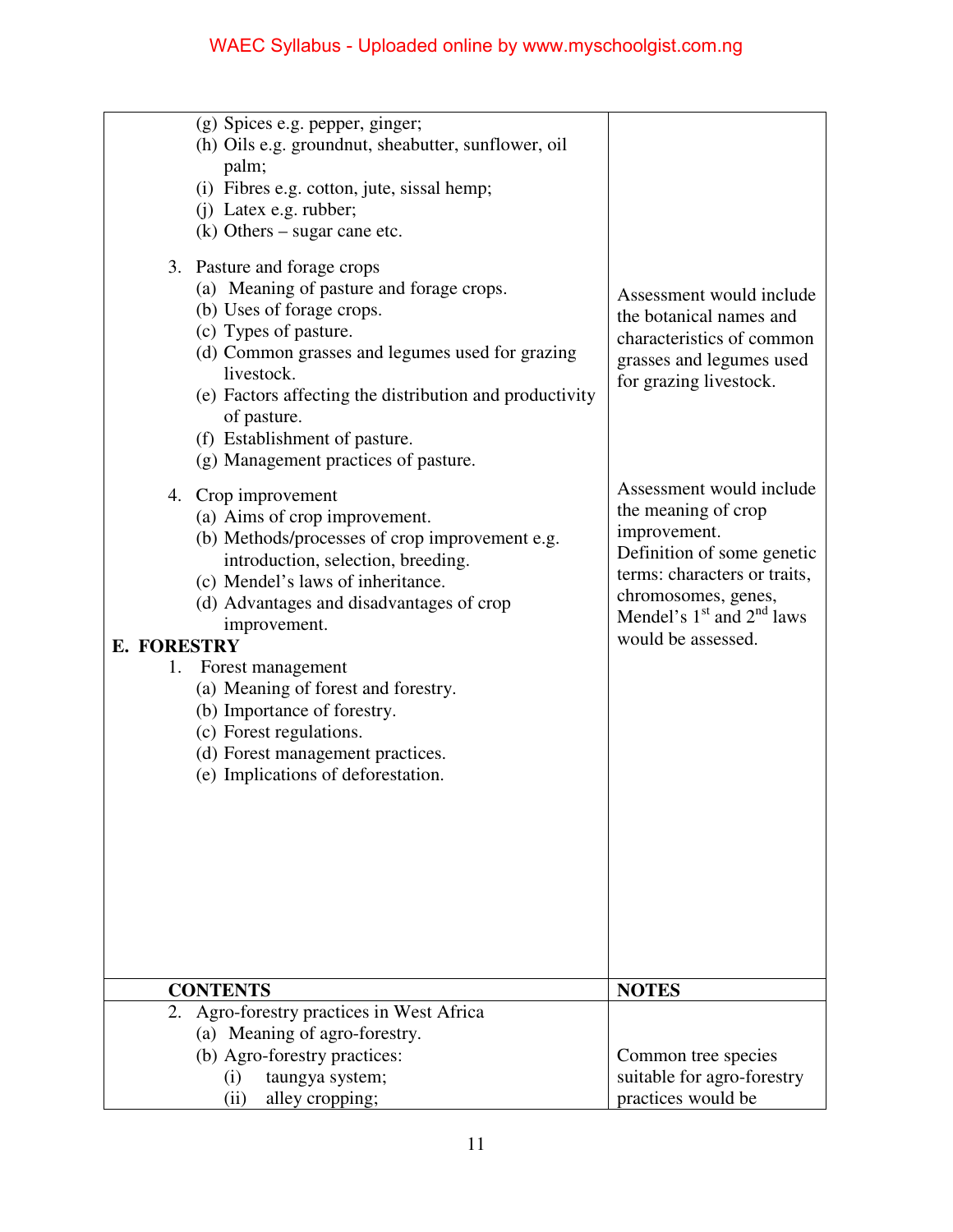| (iii) ley farming etc.                                                                                                                                                                                                                             | assessed.                                                                                                                   |
|----------------------------------------------------------------------------------------------------------------------------------------------------------------------------------------------------------------------------------------------------|-----------------------------------------------------------------------------------------------------------------------------|
|                                                                                                                                                                                                                                                    |                                                                                                                             |
| F. ORNAMENTAL PLANTS                                                                                                                                                                                                                               |                                                                                                                             |
| 1.<br>Meaning and importance of<br>ornamental plants<br>(a) Meaning of ornamental plants.<br>(b) Importance of ornamental plants.                                                                                                                  |                                                                                                                             |
| 2. Common types of ornamental plants<br>(a) Types of ornamental plants according to their<br>uses:<br>bedding plants (mostly flowering plants);<br>(i)<br>hedging plants;<br>(ii)<br>(iii) lawn grasses etc.<br>(b) Examples of ornamental plants. | Assessment would cover<br>identification of various<br>types of ornamental<br>plants.                                       |
| 3. Settings and location for planting ornamental plants.                                                                                                                                                                                           | The common and                                                                                                              |
| 4. Methods of cultivating ornamental plants:<br>by seed;<br>(i)<br>vegetative propagation.<br>(ii)                                                                                                                                                 | botanical names would be<br>assessed.                                                                                       |
| 5. Maintenance of ornamental plants.<br><b>G. CROP PROTECTION</b>                                                                                                                                                                                  | Importance of each<br>method and examples of<br>ornamental plants<br>propagated through such<br>method would be             |
| Diseases of crops<br>1.<br>(a) Meaning of disease                                                                                                                                                                                                  | assessed.                                                                                                                   |
| (b) General effects of diseases on crop production.<br>(c) Disease: causal organism,<br>importance, mode of<br>transmission, symptoms,<br>prevention and<br>control                                                                                | Reasons for carrying out<br>economic<br>maintenance operations:<br>watering, mulching,<br>pruning etc would be<br>assessed. |
|                                                                                                                                                                                                                                                    |                                                                                                                             |
| <b>CONTENTS</b>                                                                                                                                                                                                                                    | <b>NOTES</b>                                                                                                                |
| measures of the diseases of the following crops:                                                                                                                                                                                                   |                                                                                                                             |
| cereals – smut, rice blast, leaf rust etc;<br>(i)<br>legumes – cercospora leaf spot, rosette<br>(ii)<br>etc;                                                                                                                                       |                                                                                                                             |
| (iii)<br>beverages – cocoa blackpod, swollen                                                                                                                                                                                                       |                                                                                                                             |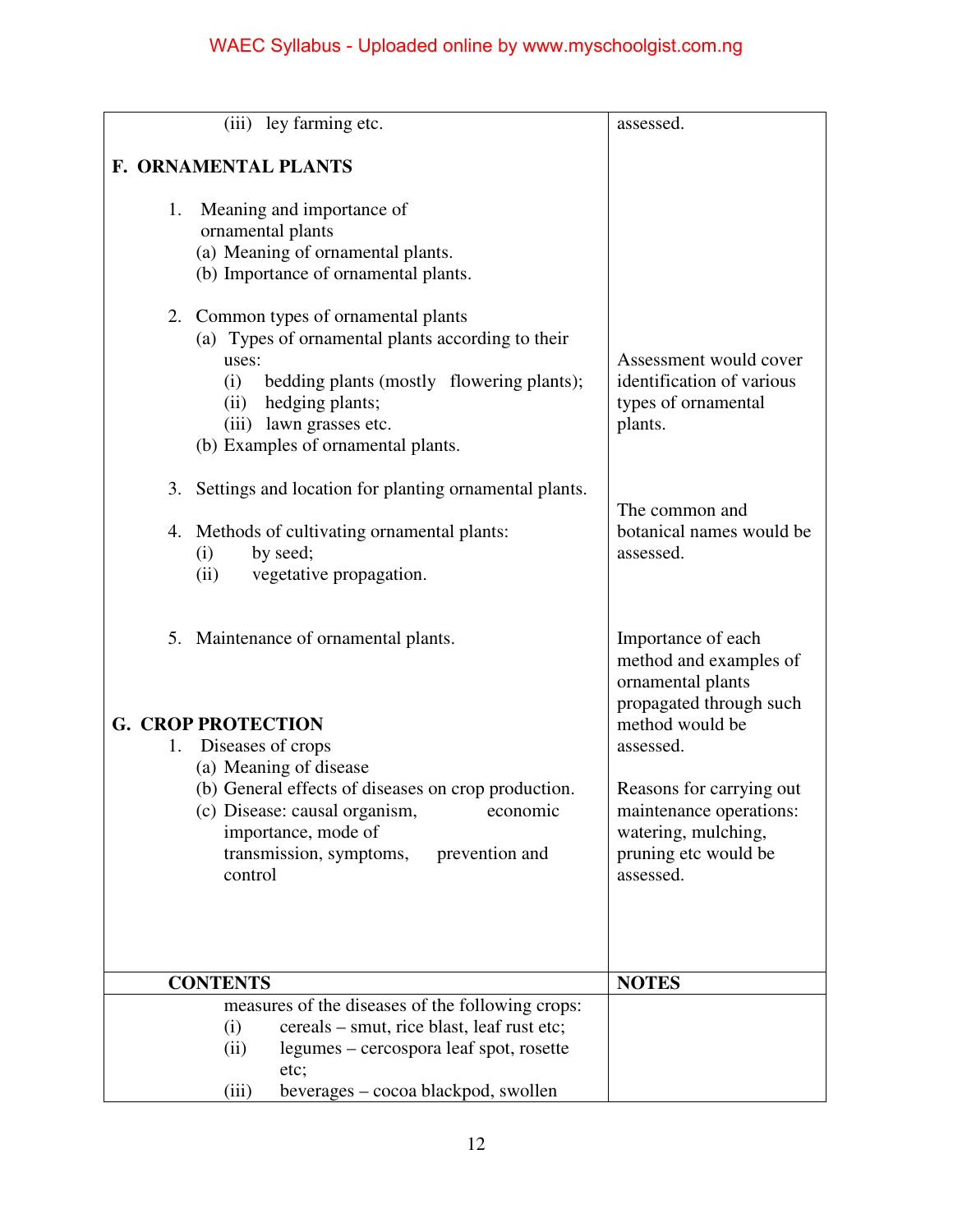| shoot, coffee leaf rust etc;<br>tubers – cassava mosaic, bacterial leaf<br>(iv)<br>blight etc;<br>fruits-citrus gummosis, dieback etc<br>(v)<br>fibre – black arm/bacterial blight of cotton<br>(vi)<br>etc;<br>vegetables – root knot of tomato or okro,<br>(vii)<br>damping off, onion twister etc;<br>stored produce – mould etc.<br>(viii)<br>2. Pests of crops<br>(a) Meaning of pests.<br>(b) Classification of pests:<br>insect-pests;<br>(i)<br>(ii) non-insect pests.<br>(c) Classification of insect-pests based on mouth<br>parts with examples:<br>(i) biting and chewing;<br>(ii) piercing and sucking;<br>(iii) boring.<br>(d) Important insect-pests of major crops;<br>field and storage pests, life cycle, economic<br>importance, nature of damage, preventive and<br>control measures of the following major insect-<br>pests of crops:<br>cereals – stem borer, army worm, ear worm<br>(i)<br>etc; | Assessment would include<br>at least two fungal, two<br>viral, two bacterial and<br>one nematode diseases of<br>the crops chosen from the<br>list. |
|------------------------------------------------------------------------------------------------------------------------------------------------------------------------------------------------------------------------------------------------------------------------------------------------------------------------------------------------------------------------------------------------------------------------------------------------------------------------------------------------------------------------------------------------------------------------------------------------------------------------------------------------------------------------------------------------------------------------------------------------------------------------------------------------------------------------------------------------------------------------------------------------------------------------|----------------------------------------------------------------------------------------------------------------------------------------------------|
| <b>CONTENTS</b>                                                                                                                                                                                                                                                                                                                                                                                                                                                                                                                                                                                                                                                                                                                                                                                                                                                                                                        | <b>NOTES</b>                                                                                                                                       |
| (ii) legumes – pod borer, aphids, sucking bugs                                                                                                                                                                                                                                                                                                                                                                                                                                                                                                                                                                                                                                                                                                                                                                                                                                                                         |                                                                                                                                                    |
| and leaf beetle;                                                                                                                                                                                                                                                                                                                                                                                                                                                                                                                                                                                                                                                                                                                                                                                                                                                                                                       |                                                                                                                                                    |
| (iii) beverages - cocoa myrids (capsids);                                                                                                                                                                                                                                                                                                                                                                                                                                                                                                                                                                                                                                                                                                                                                                                                                                                                              |                                                                                                                                                    |
| (iv) tubers – yam beetle, cassava mealybugs,                                                                                                                                                                                                                                                                                                                                                                                                                                                                                                                                                                                                                                                                                                                                                                                                                                                                           |                                                                                                                                                    |
| green spidermites, variegated grasshopper;                                                                                                                                                                                                                                                                                                                                                                                                                                                                                                                                                                                                                                                                                                                                                                                                                                                                             |                                                                                                                                                    |
|                                                                                                                                                                                                                                                                                                                                                                                                                                                                                                                                                                                                                                                                                                                                                                                                                                                                                                                        |                                                                                                                                                    |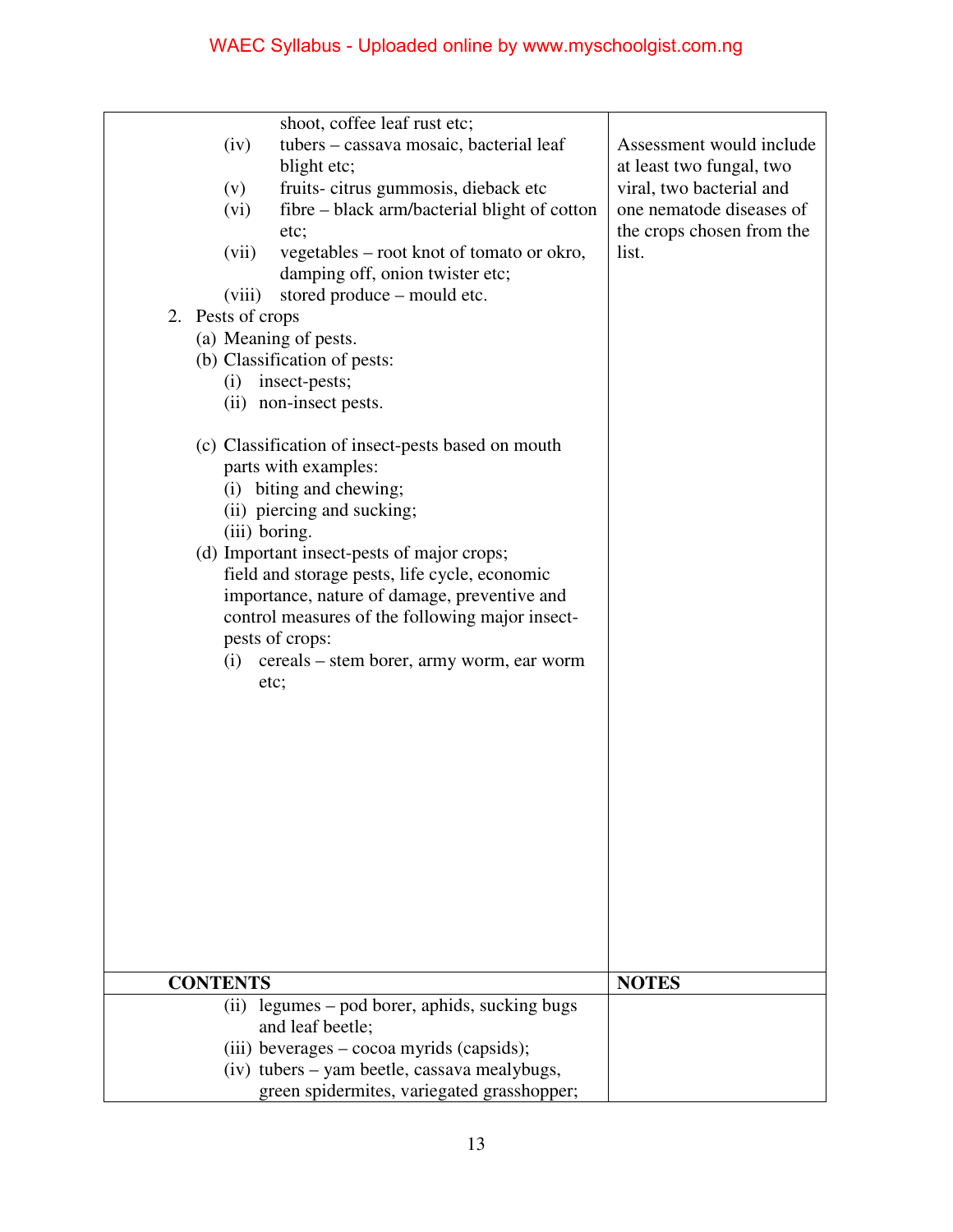|    | (v) fibre – cotton stainer, bollworms;<br>(vi) fruits and vegetables – thrips, grasshopper,<br>leaf roller, leaf beetle, scale insect;<br>(vii) stored produce – grain weevils, bean beetle.<br>(e) Non-insect pests e.g. birds, rodents etc.<br>(f) Side effects of preventive and control methods:<br>chemical – pollution, poisoning;<br>(i)<br>(ii) biological - disruption of the ecosystem etc;<br>(iii) cultural - harmful effects of burning etc. |                                                                                                                                         |
|----|-----------------------------------------------------------------------------------------------------------------------------------------------------------------------------------------------------------------------------------------------------------------------------------------------------------------------------------------------------------------------------------------------------------------------------------------------------------|-----------------------------------------------------------------------------------------------------------------------------------------|
| 3. | (g) General effects/economic importance of pests.<br>Weeds<br>(a) Meaning of weeds.<br>(b) Types of weeds.<br>(c) Effects of weeds on crops and economy.<br>(d) Characteristic features of weeds.<br>(e) Methods of controlling weeds: cultural,<br>biological, chemical, physical and mechanical<br>methods.                                                                                                                                             | Nature of damage,<br>economic importance,<br>preventive and control<br>measures of each of the<br>non-insect pests would be<br>assessed |
|    |                                                                                                                                                                                                                                                                                                                                                                                                                                                           | Common and botanical<br>names would be<br>assessed.                                                                                     |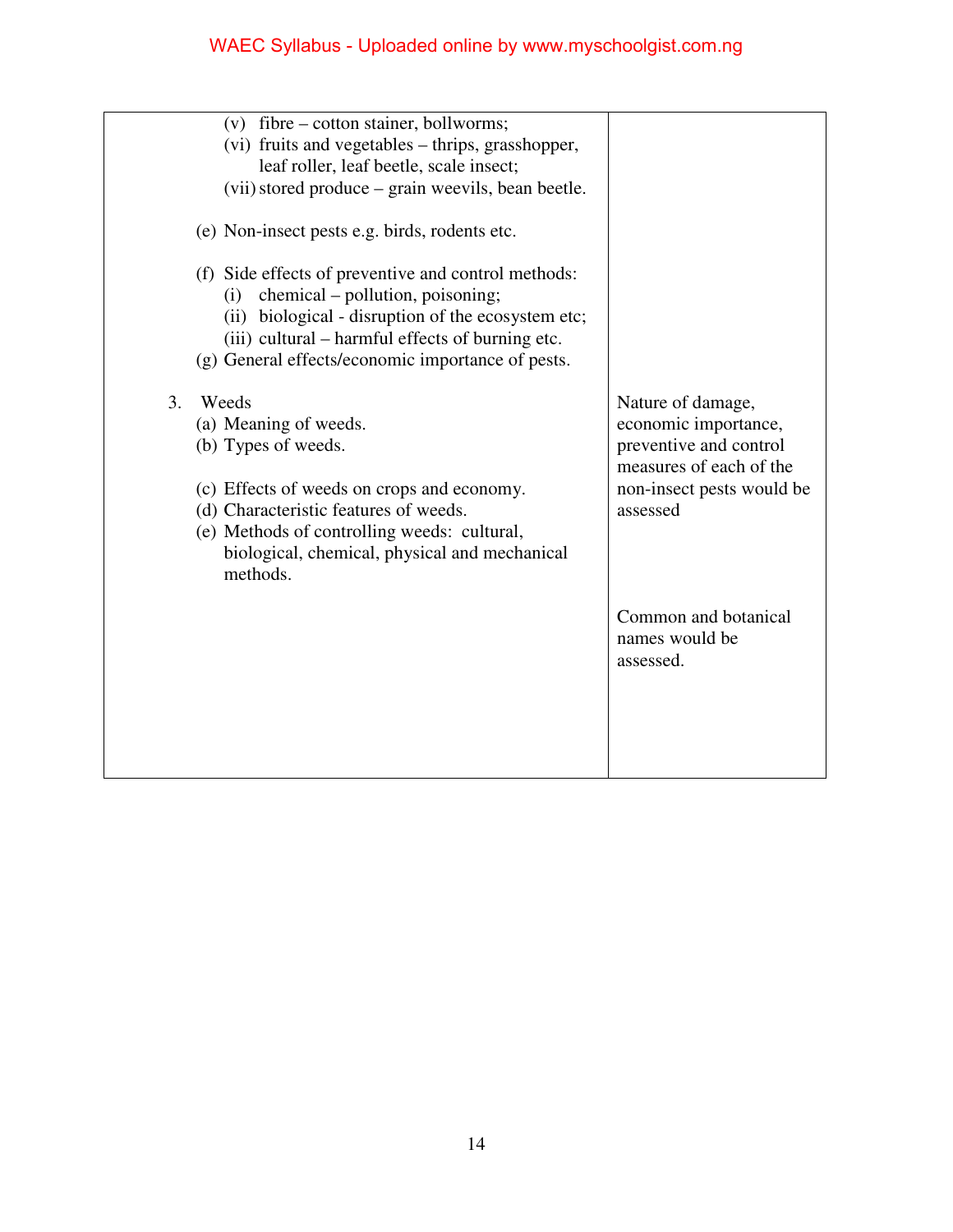| H. ANIMAL PRODUCTION                                                                                                                                                                                                                                                          |                                                                                                                                                                                   |
|-------------------------------------------------------------------------------------------------------------------------------------------------------------------------------------------------------------------------------------------------------------------------------|-----------------------------------------------------------------------------------------------------------------------------------------------------------------------------------|
| 1. Types and classification of farm animals<br>(a) Types of farm animals: cattle, sheep, goat,<br>poultry, pig, rabbit, fish etc.<br>(b) Classification of farm animals according to:<br>(i) habitat – terrestrial and aquatic.<br>(ii) uses – food, protection, pet<br>etc.  |                                                                                                                                                                                   |
| 2. Anatomy and physiology of farm animals                                                                                                                                                                                                                                     |                                                                                                                                                                                   |
| (a) Parts of farm animals.                                                                                                                                                                                                                                                    | Drawing and labeling of<br>parts of farm animals                                                                                                                                  |
| (b) Organs of farm animals e.g. heart, liver, lungs.                                                                                                                                                                                                                          | would be assessed.<br>Identification of important                                                                                                                                 |
| (c) Systems of farm animals e.g.<br>digestive system, circulatory<br>system,<br>respiratory system.                                                                                                                                                                           | organs and their functions<br>would be assessed.                                                                                                                                  |
| 3. Animal reproduction                                                                                                                                                                                                                                                        | Assessment would include<br>the digestive system of                                                                                                                               |
| (a) Meaning of reproduction.<br>(b) Roles of hormones in reproduction of farm<br>animals.<br>(c) Reproductive systems of farm animals.<br>(d) Processes of reproduction in farm animals.<br>(e) Egg formation in poultry.                                                     | poultry, differences<br>between the monogastric<br>and ruminant digestive<br>systems.                                                                                             |
| Environmental physiology<br>4.<br>(a) Meaning of environmental<br>physiology.<br>(b) Effects of changes in climatic factors such as:<br>(i) temperature;<br>(ii) relative humidity; and<br>$(iii)$ light on:<br>growth, reproduction, milk production, egg<br>production etc. | Assessment would include<br>oestrus cycle, heat period,<br>mating, gestation period,<br>parturition, lactation,<br>colostrum, mammary<br>glands, signs of heat,<br>ovulation etc. |
|                                                                                                                                                                                                                                                                               |                                                                                                                                                                                   |
|                                                                                                                                                                                                                                                                               |                                                                                                                                                                                   |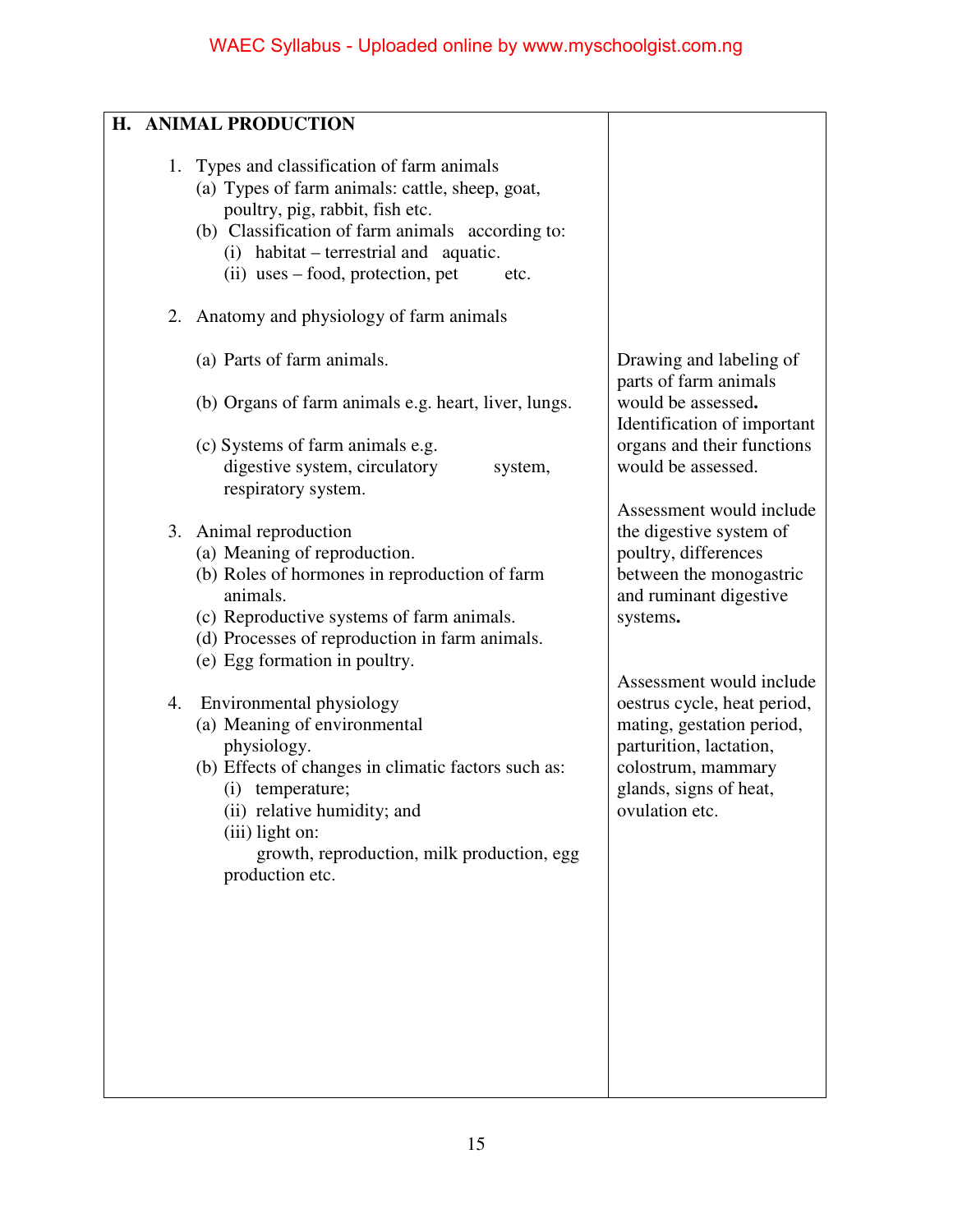|    | <b>CONTENTS</b>                                        | <b>NOTES</b>                |
|----|--------------------------------------------------------|-----------------------------|
| 5. | Livestock management                                   |                             |
|    | (a) Meaning of livestock management.                   |                             |
|    | (b) Requirements for livestock management:             | Assessment would include    |
|    | housing; feeding; hygiene and finishing of at least    | extensive, intensive and    |
|    | one ruminant and one non-ruminant from birth to        | semi-intensive systems of   |
|    | market weight.                                         | management and record       |
|    | (c) Importance of management practices.                | keeping in livestock        |
|    |                                                        | management.                 |
| 6. | Animal nutrition                                       | The biochemical details of  |
|    | (a) Meaning of animal nutrition.                       | the nutrients are not       |
|    | (b) Classification of feeds.                           | required.                   |
|    | (c) Sources and functions of feed nutrients.           |                             |
|    | (d) Types of ration/diet and their uses; components of | Assessment would include    |
|    | a balanced diet, production and maintenance            | the types of diet for the   |
|    | rations.                                               | various classes of animals, |
|    |                                                        | their characteristics and   |
|    | (e) Causes and symptoms of malnutrition and their      | supplementary feeding.      |
|    | correction in farm animals.                            | Assessment would include    |
|    |                                                        | malnutrition related        |
|    | 7. Rangeland and pasture management                    | conditions such as ketosis, |
|    | (a) Meaning and importance of rangeland/pasture to     | rickets.                    |
|    | livestock and the characteristics of range land.       |                             |
|    | (b) Common grasses and legumes in rangeland.           |                             |
|    | (c) Factors affecting the level of production of       |                             |
|    | herbage; rainfall, grass/legume composition,           |                             |
|    | grazing etc.                                           |                             |
|    | (d) Methods of rangeland and<br>pasture                |                             |
|    | improvement:                                           |                             |
|    | controlled stocking, rotational grazing, use of        |                             |
|    | fertilizers, introduction of legumes, reseeding,       |                             |
|    | weed control, burning, pest and disease control.       |                             |
|    |                                                        |                             |
|    |                                                        |                             |
|    |                                                        |                             |
|    |                                                        |                             |
|    |                                                        |                             |
|    |                                                        |                             |
|    |                                                        |                             |
|    |                                                        |                             |
|    |                                                        |                             |
|    |                                                        |                             |
|    |                                                        |                             |
|    |                                                        |                             |
|    |                                                        |                             |
|    |                                                        |                             |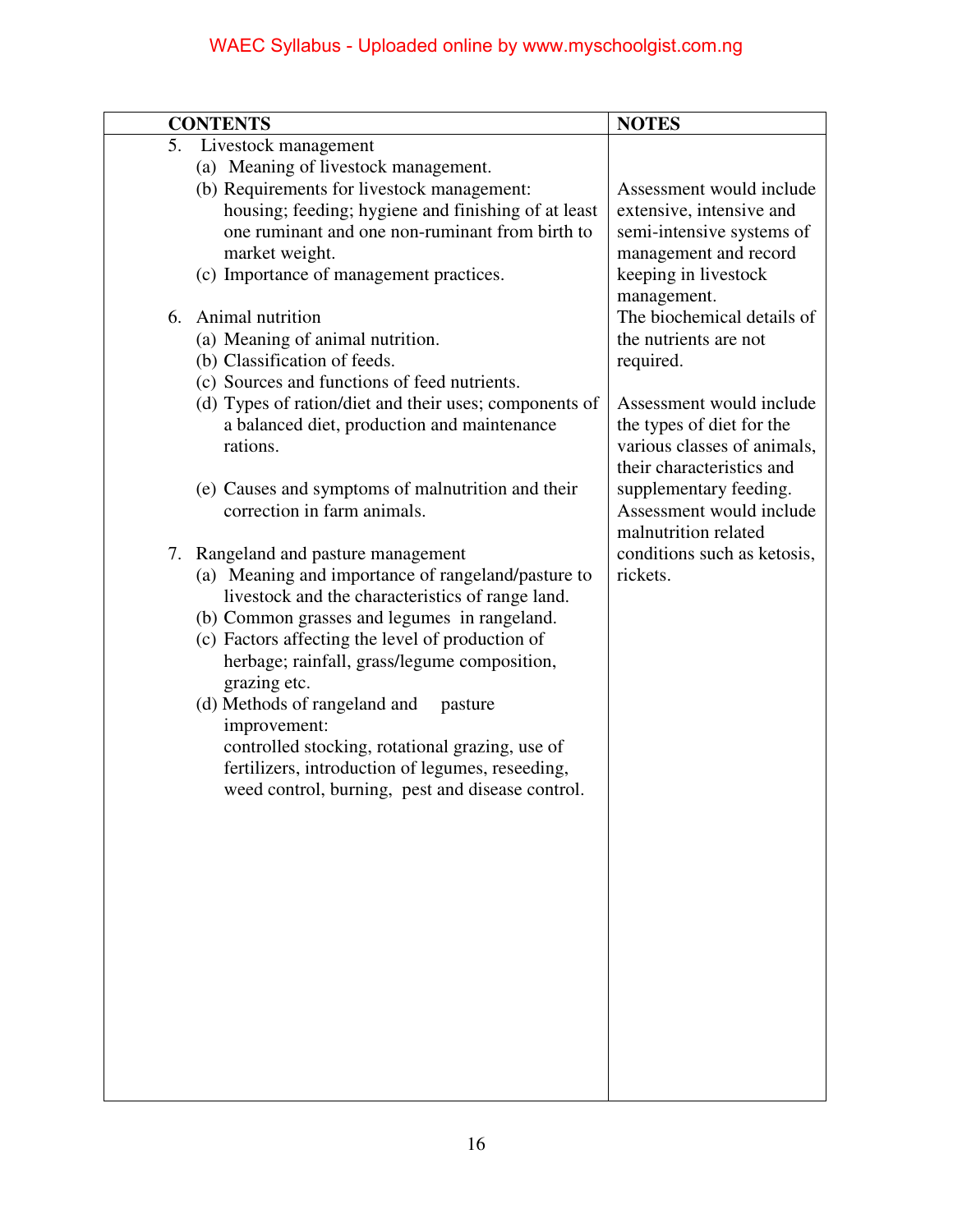| <b>CONTENTS</b>                                                                                                                                                                                                                                                                                                                                                                                                                                                                                                                                                                                                                                                                                          | <b>NOTES</b>                                                                                                                                     |
|----------------------------------------------------------------------------------------------------------------------------------------------------------------------------------------------------------------------------------------------------------------------------------------------------------------------------------------------------------------------------------------------------------------------------------------------------------------------------------------------------------------------------------------------------------------------------------------------------------------------------------------------------------------------------------------------------------|--------------------------------------------------------------------------------------------------------------------------------------------------|
| $\overline{8}$ . Animal improvement<br>(a) Meaning of animal improvement.<br>(b) Aims of animal improvement.<br>(c) Methods of animal improvement:<br>(i) introduction;<br>(ii) selection;<br>(iii) breeding.<br>(d) Artificial insemination.<br>meaning of artificial insemination.<br>(i)<br>(ii) methods of collecting semen.<br>(iii) advantages and disadvantages of artificial<br>insemination.                                                                                                                                                                                                                                                                                                    | Assessment would include<br>differences and<br>similarities between<br>breeds (local, exotic and<br>cross/hybrid) and<br>performance of animals. |
| 9. Animal health management<br>(a) Meaning of disease.<br>(b) Causal organisms: viruses, bacteria, fungi and<br>protozoa.<br>(c) Factors that could predispose animals to diseases:<br>health status of animals, nutrition, management<br>etc.<br>(d) Reaction of animals to diseases: susceptibility and<br>resistance to diseases.<br>(e) Causal organisms, symptoms, mode of<br>transmission, effects, prevention and control of<br>the following selected livestock diseases:<br>(i) viral-foot and mouth, rinderpest, newcastle;<br>(ii) bacterial – anthrax,<br>brucellosis, tuberculosis;<br>(iii) fungal - aspergillosis, ringworm, scabies;<br>protozoa – trypanosomiasis, coccidiosis.<br>(iv) | The economic importance<br>of the diseases would be<br>assessed.                                                                                 |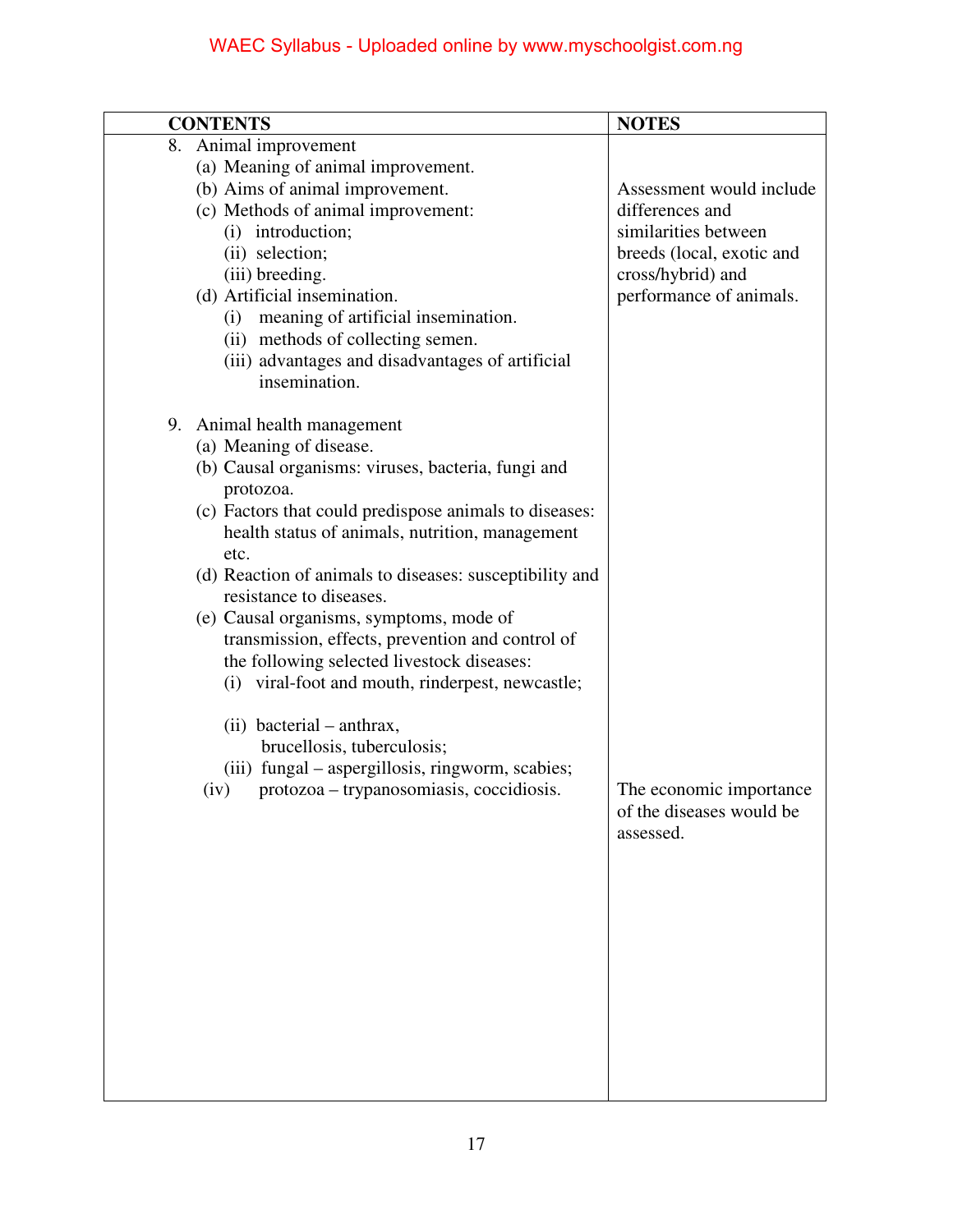| <b>CONTENTS</b>                                                                                                                                                                                                 | <b>NOTES</b>                                                                                                       |
|-----------------------------------------------------------------------------------------------------------------------------------------------------------------------------------------------------------------|--------------------------------------------------------------------------------------------------------------------|
| (f) Parasites.<br>(i) meaning of parasite.<br>(ii) types of parasites.<br>(iii) mode of transmission, life cycle, economic<br>importance and control of the following                                           |                                                                                                                    |
| selected livestock parasites:<br>endoparasites – tapeworm, liverfluke and<br>roundworm;<br>ectoparasites – ticks, lice.                                                                                         |                                                                                                                    |
| (g) General methods of prevention and control of<br>diseases and parasites:<br>quarantine, inoculation/immunization, hygiene,<br>breeding for resistance etc.<br>10. Aquaculture<br>(a) Meaning of aquaculture. |                                                                                                                    |
| (b) Different types of aquaculture:<br>(i) fish farming;<br>(ii) shrimp farming;<br>(iii) crab farming.<br>(c) Meaning and importance of fish farming.                                                          |                                                                                                                    |
| (d) Conditions necessary for siting<br>a fish pond.<br>(e) Establishment and maintenance of fish pond.<br>(f) Fishery regulations – meaning and regulations.                                                    | Assessment would include<br>aeration, stocking,<br>feeding, harvesting,<br>processing and<br>preservation of fish. |
| (g) Fishing methods and tools.                                                                                                                                                                                  |                                                                                                                    |
|                                                                                                                                                                                                                 |                                                                                                                    |
|                                                                                                                                                                                                                 |                                                                                                                    |
|                                                                                                                                                                                                                 |                                                                                                                    |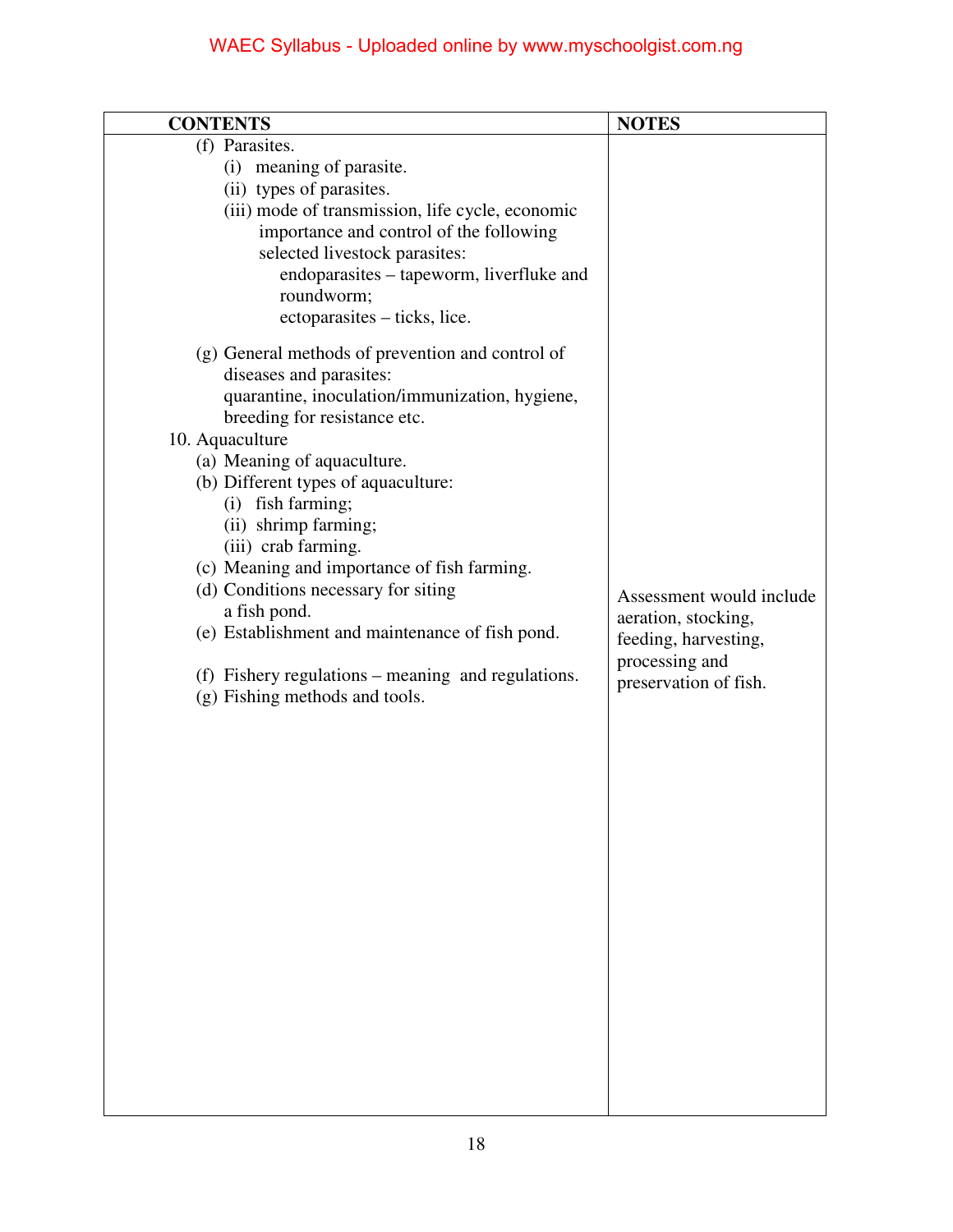|    | <b>CONTENTS</b>                                                                                                           | <b>NOTES</b>                                       |
|----|---------------------------------------------------------------------------------------------------------------------------|----------------------------------------------------|
|    | 11. Apiculture or bee keeping                                                                                             |                                                    |
|    | (a) Meaning of apiculture or bee                                                                                          |                                                    |
|    | keeping.                                                                                                                  |                                                    |
|    | (b) Types of bees:                                                                                                        |                                                    |
|    | (i) indigenous bees;                                                                                                      |                                                    |
|    | (ii) exotic bees.                                                                                                         |                                                    |
|    | (c) Importance of bee keeping.                                                                                            |                                                    |
|    | (d) Methods of bee keeping:                                                                                               |                                                    |
|    | (i) traditional method;                                                                                                   |                                                    |
|    | (ii) modern bee keeping.                                                                                                  |                                                    |
|    | (e) Bee keeping equipment:<br>bee hives, hive tools like suits,                                                           |                                                    |
|    | smokers, jungle boots, brushes                                                                                            |                                                    |
|    | etc.                                                                                                                      |                                                    |
|    | (f) Precautionary measures in bee keeping:                                                                                |                                                    |
|    | (i) locate apiaries far from human dwellings;                                                                             |                                                    |
|    | (ii) put warning symbols near                                                                                             |                                                    |
|    | apiary etc.                                                                                                               |                                                    |
|    |                                                                                                                           |                                                    |
|    | I. AGRICULTURAL ECONOMICS AND<br><b>EXTENSION</b>                                                                         |                                                    |
| 1. | Basic economic principles:<br>(a) scarcity;<br>(b) choice;<br>(c) scale of preference;<br>(d) law of diminishing returns. |                                                    |
|    | 2. Factors of production:                                                                                                 |                                                    |
|    | $(a)$ land;                                                                                                               |                                                    |
|    | (b) capital;                                                                                                              |                                                    |
|    | (c) labour – characteristics and classification;                                                                          |                                                    |
|    |                                                                                                                           |                                                    |
|    | (d) management or entrepreneur.                                                                                           | Rural-urban migration and<br>how it affects labour |
|    | 3. Principles of demand                                                                                                   | availability in agricultural                       |
|    | (a) Definition of demand.                                                                                                 | production would be                                |
|    | (b) Law of demand.                                                                                                        | assessed.                                          |
|    | (c) Factors affecting demand for                                                                                          |                                                    |
|    | agricultural produce.                                                                                                     |                                                    |
|    |                                                                                                                           |                                                    |
|    |                                                                                                                           |                                                    |
|    |                                                                                                                           |                                                    |
|    |                                                                                                                           |                                                    |
|    |                                                                                                                           |                                                    |
|    |                                                                                                                           |                                                    |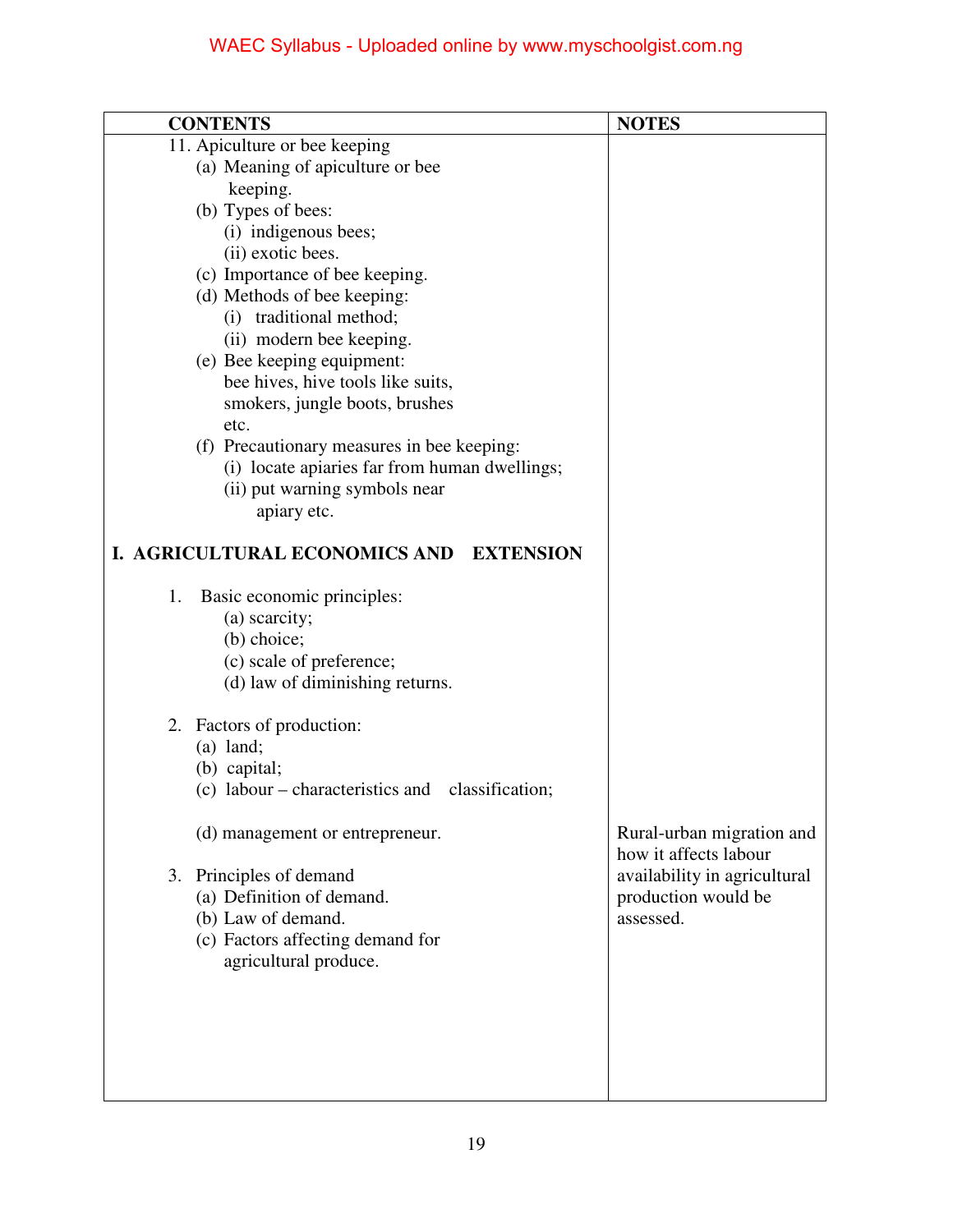| <b>CONTENTS</b>                                                                                                                                                                                                                                                                                                                                                                                                                                                                                | <b>NOTES</b>                                               |
|------------------------------------------------------------------------------------------------------------------------------------------------------------------------------------------------------------------------------------------------------------------------------------------------------------------------------------------------------------------------------------------------------------------------------------------------------------------------------------------------|------------------------------------------------------------|
| (d) Movements along the demand curve.<br>(e) Shifts in the demand curve.<br>4. Principles of supply<br>(a) Definition of supply.<br>(b) Law of supply.<br>(c) Movements along supply curve.<br>(d) Shifts in the supply curve.<br>(e) Factors affecting the supply of<br>agricultural produce.                                                                                                                                                                                                 |                                                            |
| 5. Implications of demand and supply for<br>agricultural production<br>(a) Price support.<br>(b) Price control.<br>(c) Subsidy programme and its effects on<br>agricultural production.<br>6. Functions of a farm manager<br>(a) Meaning of a farm manager.<br>(b) Functions of a farm manager.<br>7. Problems faced by farm managers                                                                                                                                                          | Assessment would include the<br>meaning of farm management |
| 8. Agricultural finance<br>(a) Meaning of agricultural finance.<br>(b) Importance of agricultural finance.<br>(c) Sources of farm finance.<br>(d) Classes of farm credit:<br>(i) classification based on length of<br>time:<br>short-term credit;<br>medium term credit;<br>long-term credit.<br>(ii) classification based on source of<br>credit:<br>- institutional credit;<br>- non-institutional credit.<br>(iii) classification based on liquidity:<br>- loan in-cash;<br>- loan in-kind. |                                                            |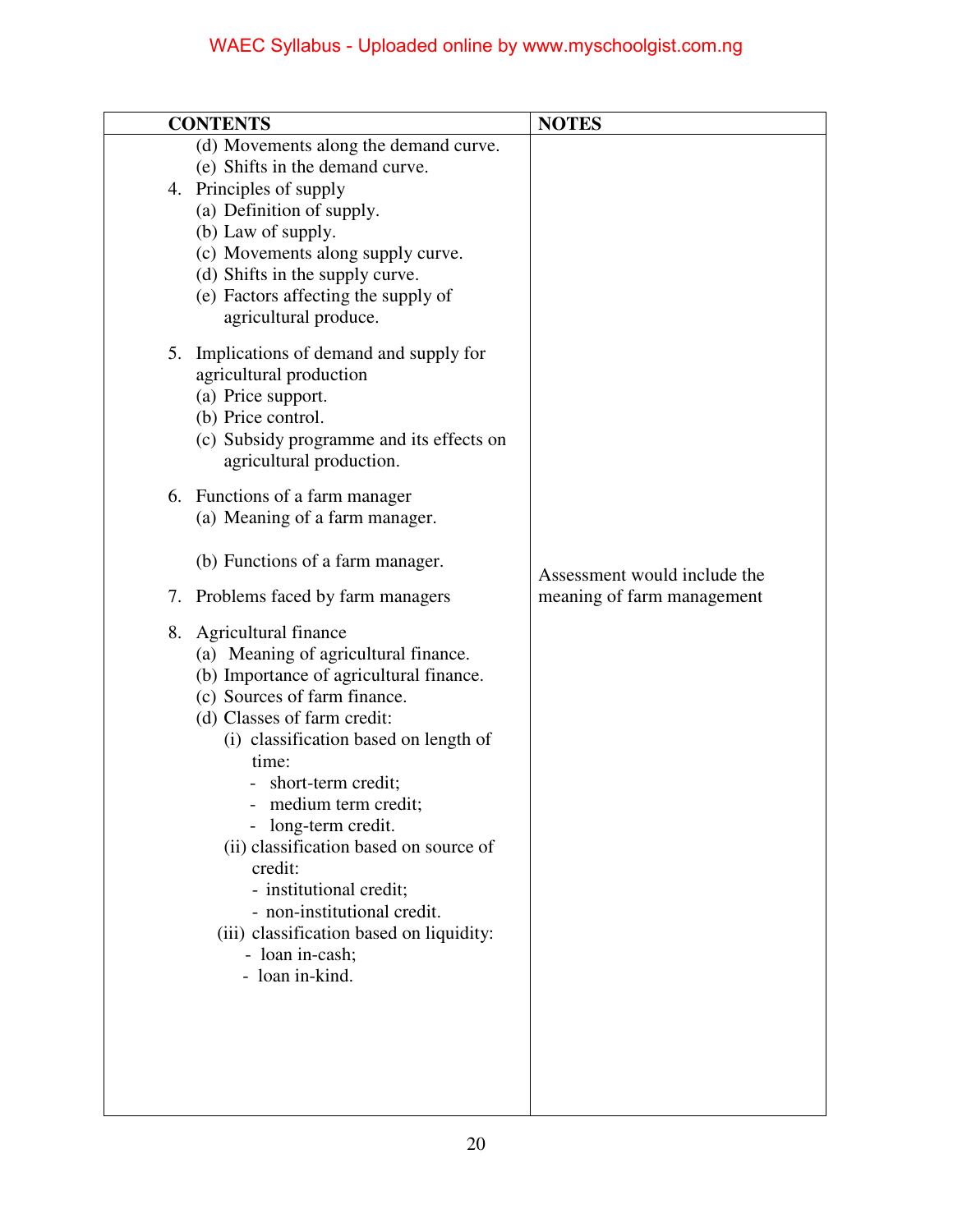| <b>CONTENTS</b>                                                                                                                                                                                                                                                                                                                                                                                                                                                                                                                                                                                                                                                                                                                                                                                               | <b>NOTES</b>                                              |
|---------------------------------------------------------------------------------------------------------------------------------------------------------------------------------------------------------------------------------------------------------------------------------------------------------------------------------------------------------------------------------------------------------------------------------------------------------------------------------------------------------------------------------------------------------------------------------------------------------------------------------------------------------------------------------------------------------------------------------------------------------------------------------------------------------------|-----------------------------------------------------------|
| (e) Problems faced by farmers in procuring<br>agricultural credit.<br>- high interest rate;<br>- lack or inadequate collateral etc.<br>(f) Problems faced by institutions in<br>granting loans to farmers:<br>-lack of records and<br>accounts etc.<br>Capital market.<br>(g)<br>(i) meaning of capital market,<br>institutions that deal with medium<br>and long term loans for agricultural<br>business.<br>(ii) institutions involved in the capital<br>market<br>(iii) sources of funds for the capital<br>market:<br>bonds;<br>insurance companies;<br>merchant banks;<br>- the stock exchange (sales and<br>purchases of shares).<br>(iv) roles of capital markets in<br>agricultural business:<br>mobilization of long term funds<br>for on-lending;<br>- reduce over reliance on money<br>market etc. | Assessment would include the<br>meaning of agri-business. |
| 9. Farm records and accounts<br>(a) Importance of farm records.<br>(b) Types of farm records:<br>(i) inventory records;<br>(ii) production records;<br>(iii) income and expenditure<br>records;<br>supplementary or special<br>(iv)<br>records.<br>(c) Designing farm records                                                                                                                                                                                                                                                                                                                                                                                                                                                                                                                                 |                                                           |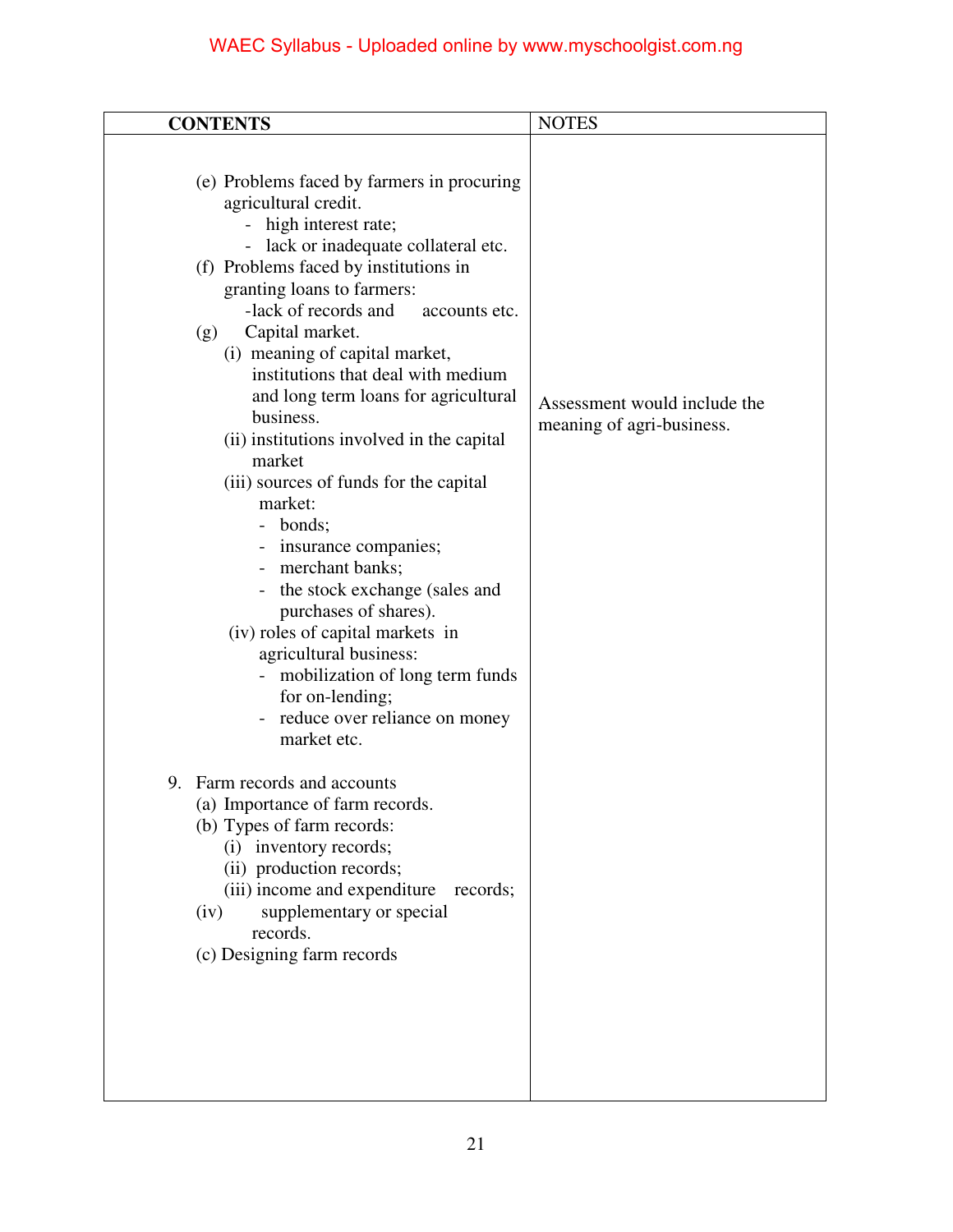| <b>CONTENTS</b>                                                                                                                                                                                                                                                                                                                                                                                                                                                                                                                                                                                                                                                                                                                                                                                                                                                                                                                                                          | <b>NOTES</b>                                                                                                                                                                                                                                                          |
|--------------------------------------------------------------------------------------------------------------------------------------------------------------------------------------------------------------------------------------------------------------------------------------------------------------------------------------------------------------------------------------------------------------------------------------------------------------------------------------------------------------------------------------------------------------------------------------------------------------------------------------------------------------------------------------------------------------------------------------------------------------------------------------------------------------------------------------------------------------------------------------------------------------------------------------------------------------------------|-----------------------------------------------------------------------------------------------------------------------------------------------------------------------------------------------------------------------------------------------------------------------|
| (d)<br>Farm accounts:<br>(i) expenditure/ purchases account;<br>(ii) income/sales account;<br>(iii) profit and loss account;<br>(iv) balance sheet.                                                                                                                                                                                                                                                                                                                                                                                                                                                                                                                                                                                                                                                                                                                                                                                                                      | Assessment would include terms<br>such as salvage value, appreciation,<br>farm budget, depreciation, inventory,<br>their importance and their uses in<br>calculating profit and loss of farm<br>items like crops, livestock, farm<br>machinery and tools in the farm. |
| 10. Marketing of agricultural produce<br>(a) Meaning and importance of marketing<br>of agricultural produce.<br>(b) Marketing agents and their functions.<br>(c) Marketing functions:<br>assembling;<br>(i)<br>(ii) transportation;<br>(iii) processing etc.<br>(d) Marketing of export crops.<br>(e) Export crops in West Africa.<br>(f) Guidelines for exporting crops in West<br>Africa.<br>(g) Corporate bodies, cooperative societies<br>and individuals engaged in exporting<br>agricultural produce e.g ANCE -<br>Association of Nigerian Cooperative<br>Exporters.<br>(h) Importance of exporting agricultural<br>produce.<br>(i) Problems of marketing<br>agricultural produce.<br>11. Agricultural insurance<br>(a) Meaning of agricultural insurance.<br>(b) Importance of agricultural insurance.<br>(c) Types of insurance policies for<br>agricultural production:<br>specific enterprise insurance e.g.<br>(i)<br>crop insurance, livestock<br>insurance; | Advantages and disadvantages of the<br>marketing agents would be assessed.                                                                                                                                                                                            |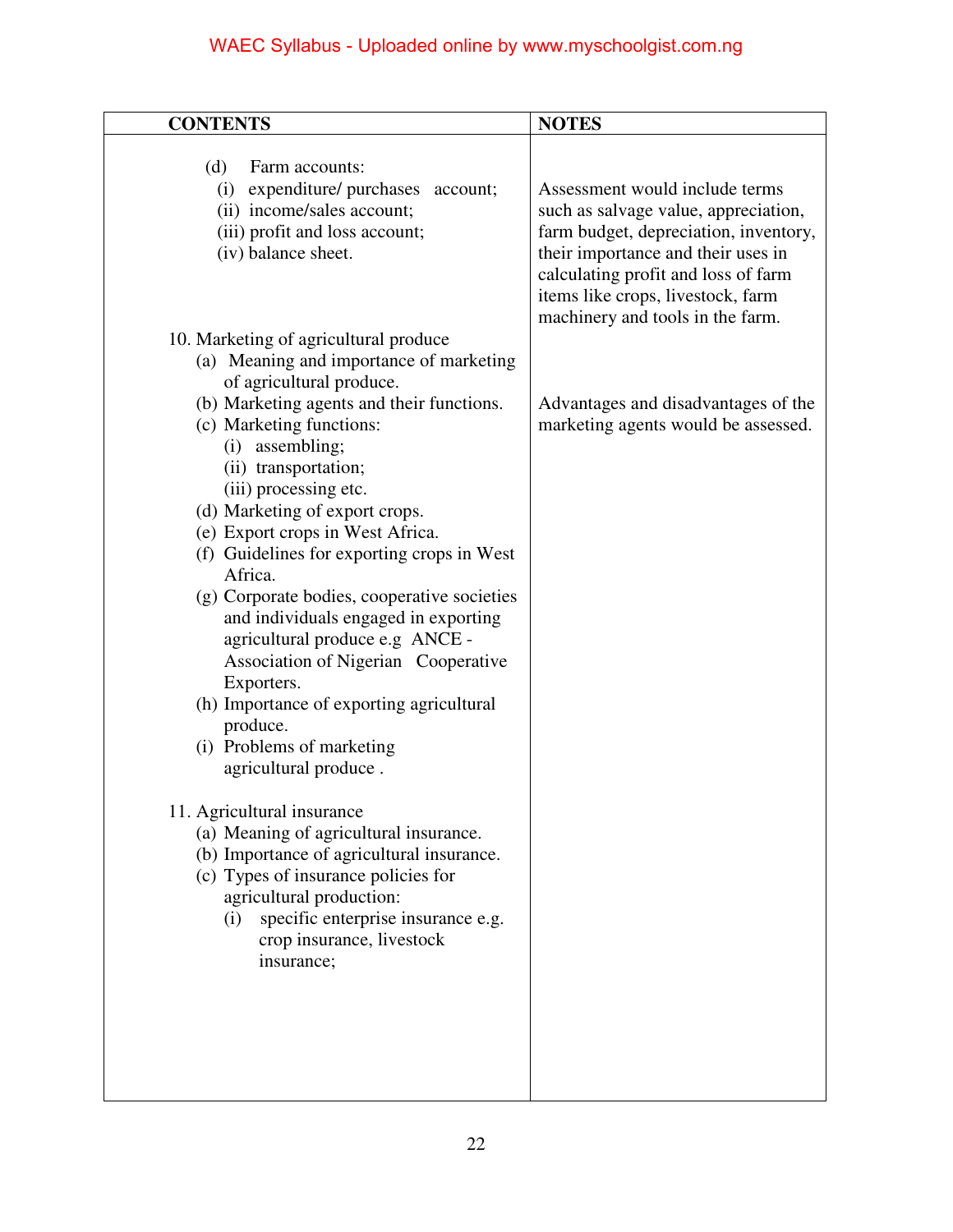| <b>CONTENTS</b>                                                                                                                                                                                                                                                                                                                                                                                                                                                                                         | <b>NOTES</b>                                               |
|---------------------------------------------------------------------------------------------------------------------------------------------------------------------------------------------------------------------------------------------------------------------------------------------------------------------------------------------------------------------------------------------------------------------------------------------------------------------------------------------------------|------------------------------------------------------------|
| (ii) farm vehicle insurance;<br>(iii) fire disaster insurance or machines<br>and buildings insurance;<br>(iv) life assurance (farmers, farm<br>workers and farmers' household).<br>(d) Insurance premium<br>(e) Problems of agricultural insurance:<br>uncertainties of weather;<br>losses due to natural disaster etc.<br>$\overline{\phantom{a}}$                                                                                                                                                     |                                                            |
| 12. Agricultural extension<br>(a) Meaning and importance of<br>agricultural extension<br>(b) Agricultural extension methods:<br>(i) individual contact methods;<br>(ii) group contact methods etc.<br>(c) Agricultural extension<br>programmes in West Africa e.g ADP,<br>NDE, Agro-service centres, state<br>ministries of agriculture and natural<br>resources<br>(d) Problems of agricultural extension in<br>West Africa. e.g. illiteracy among<br>farmers, inadequate transport facilities<br>etc. | Qualities of a good extension worker<br>would be assessed. |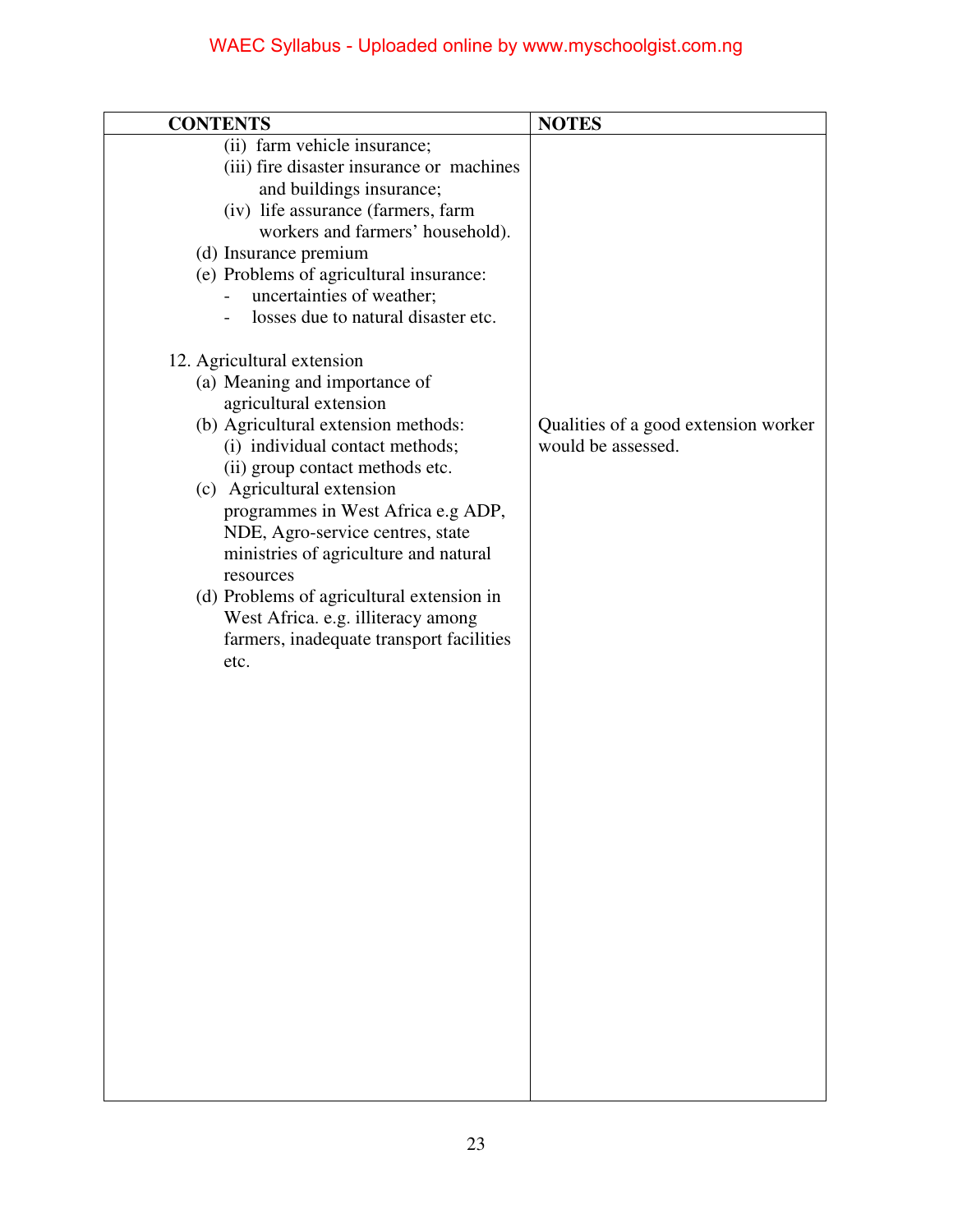| <b>CONTENTS</b>                                                                                                                                                                                                                                                                                                                                                                                                                                                                                                                                                                                                                                      | <b>NOTES</b>                                                                                                                                                                                                                                                                |
|------------------------------------------------------------------------------------------------------------------------------------------------------------------------------------------------------------------------------------------------------------------------------------------------------------------------------------------------------------------------------------------------------------------------------------------------------------------------------------------------------------------------------------------------------------------------------------------------------------------------------------------------------|-----------------------------------------------------------------------------------------------------------------------------------------------------------------------------------------------------------------------------------------------------------------------------|
| PRACTICAL AGRICULTURAL SCIENCE<br>A. AGRICULTURAL ECOLOGY<br>Soil<br>1.                                                                                                                                                                                                                                                                                                                                                                                                                                                                                                                                                                              | Soil samples are to be examined for<br>texture by manual feeling of wet and<br>dry soil.<br>Examination of fertile and infertile<br>soils and note distinguishing features<br>of soils – colour, texture and<br>structure, presence of organic matter<br>and living things. |
| 2. Soil profile                                                                                                                                                                                                                                                                                                                                                                                                                                                                                                                                                                                                                                      | Simple description and identification<br>of soil profile would be assessed.                                                                                                                                                                                                 |
| 3. Rocks                                                                                                                                                                                                                                                                                                                                                                                                                                                                                                                                                                                                                                             | Identification of common rock types:<br>igneous, sedimentary and<br>metamorphic would be assessed.                                                                                                                                                                          |
| 4. Laboratory work on physical properties of<br>soil.<br>(a) Mechanical analysis by sedimentation<br>and also by use of hydrometer method<br>or sieves<br>(b) Determination of bulk density and total<br>pore space.<br>(c) Determination of moisture content of a<br>moist soil sample.<br>(d) Determination of maximum water<br>holding capacity.<br>(e) Determination of wilting point.<br>(f) Determination of capillary action.<br>5. Laboratory work on chemical properties of<br>soil.<br>(a) Determination of soil acidity using pH<br>meter and/or any other gadget or<br>simple equipment.<br>(b) Common types of chemical<br>fertilizers. | Identification, methods and rates of<br>application of nitrogen, phosphorus,<br>potassium and compound fertilizers<br>would be assessed.                                                                                                                                    |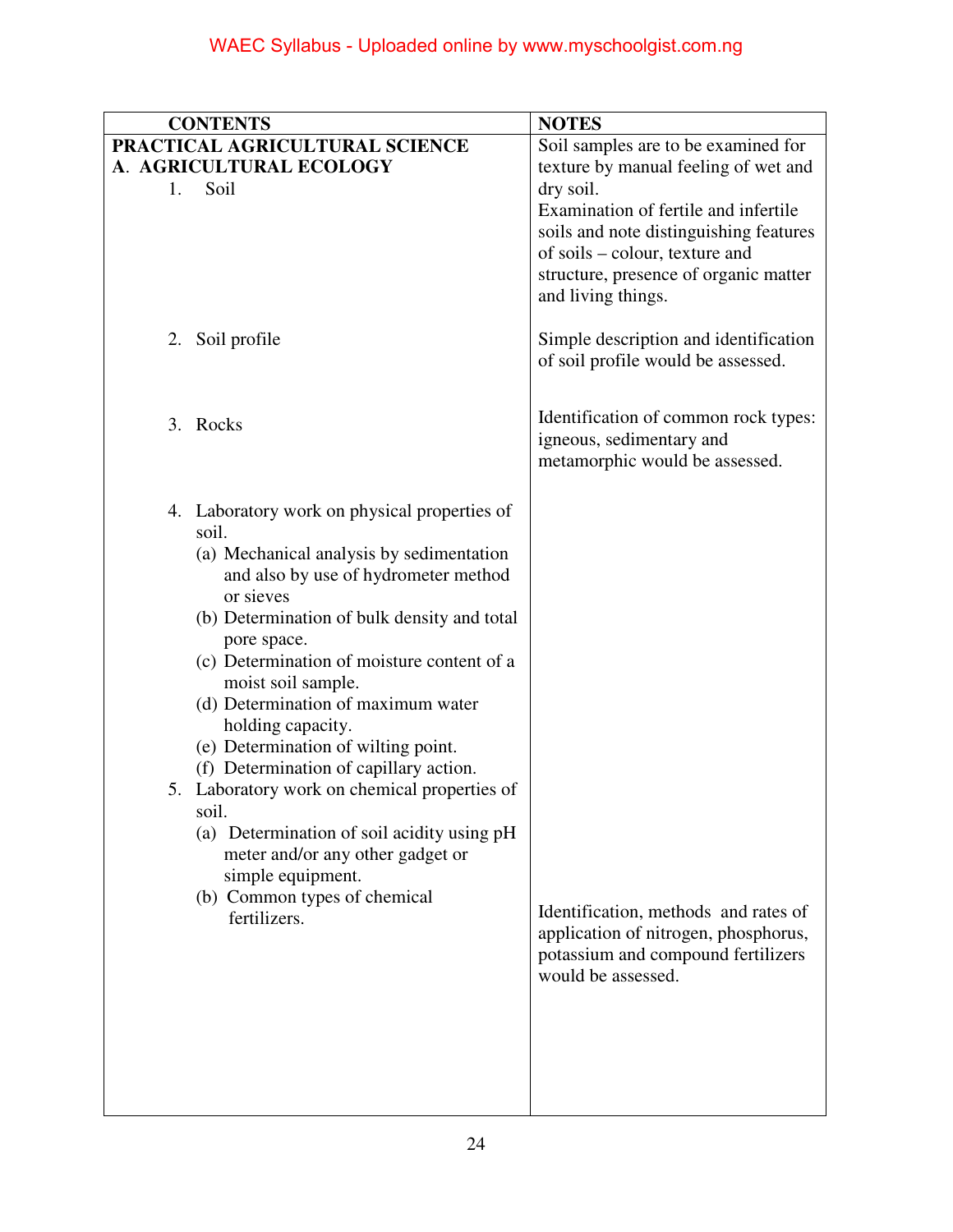|                                  | (d) Organic manure:<br>(i) green manure;<br>(ii) farm yard;    | Identification, method of preparation<br>and application of compost would be<br>assessed.                                                                                                                                                                               |
|----------------------------------|----------------------------------------------------------------|-------------------------------------------------------------------------------------------------------------------------------------------------------------------------------------------------------------------------------------------------------------------------|
|                                  | (iii) compost.                                                 |                                                                                                                                                                                                                                                                         |
| 6.                               | Irrigation and drainage                                        | Identification and uses of irrigation<br>and drainage equipment e.g.                                                                                                                                                                                                    |
|                                  | <b>B. AGRICULTURAL</b>                                         | watering can, sprinkler, pump, pipes                                                                                                                                                                                                                                    |
| <b>ENGINEERING/MECHANIZATION</b> |                                                                | would be assessed.                                                                                                                                                                                                                                                      |
| 1.                               | Farm tools and equipment                                       | Assessment would include                                                                                                                                                                                                                                                |
|                                  |                                                                | identification, description, uses and<br>maintenance of various garden tools<br>and equipment e.g. hoe, cutlass,<br>garden trowel, hand fork, shovel,<br>spade, rake, sickle, secateurs, shears,<br>long handle hoe, pruner, budding<br>knife, emasculator.             |
|                                  | 2. Tractor and animal drawn implement                          | Assessment would include<br>identification, description, uses and<br>maintenance of tractor and animal-<br>drawn implements e.g. ploughs,<br>harrows, ridgers, planters,<br>cultivators; identification of the<br>major parts of the implements and<br>their functions. |
| 3.                               | Harvesting, processing and storage<br>equipment.               | Assessment would include<br>identification, description and uses<br>of harvesting, processing and storage<br>equipment e.g. dehuskers, shellers,<br>winnowers, dryers, processors,<br>graters, refrigerators, cutlasses,<br>scythe, groundnut lifters.                  |
| 4.                               | Farm tractor                                                   | Identification of the major<br>components of the farm tractor,<br>servicing and maintenance would be<br>assessed.                                                                                                                                                       |
| 5.                               | Uses and maintenance of horticultural tools<br>and implements. | Identification, uses and maintenance<br>of the following horticultural tools:<br>shears, dibber, pruning knife,<br>secateurs, budding knife, measuring<br>tapes, hand fork, hand trowel, hoe,<br>fork would be assessed.                                                |
|                                  | 6. Livestock and fishing equipment                             | Identification, description, uses and<br>care of livestock and fishing                                                                                                                                                                                                  |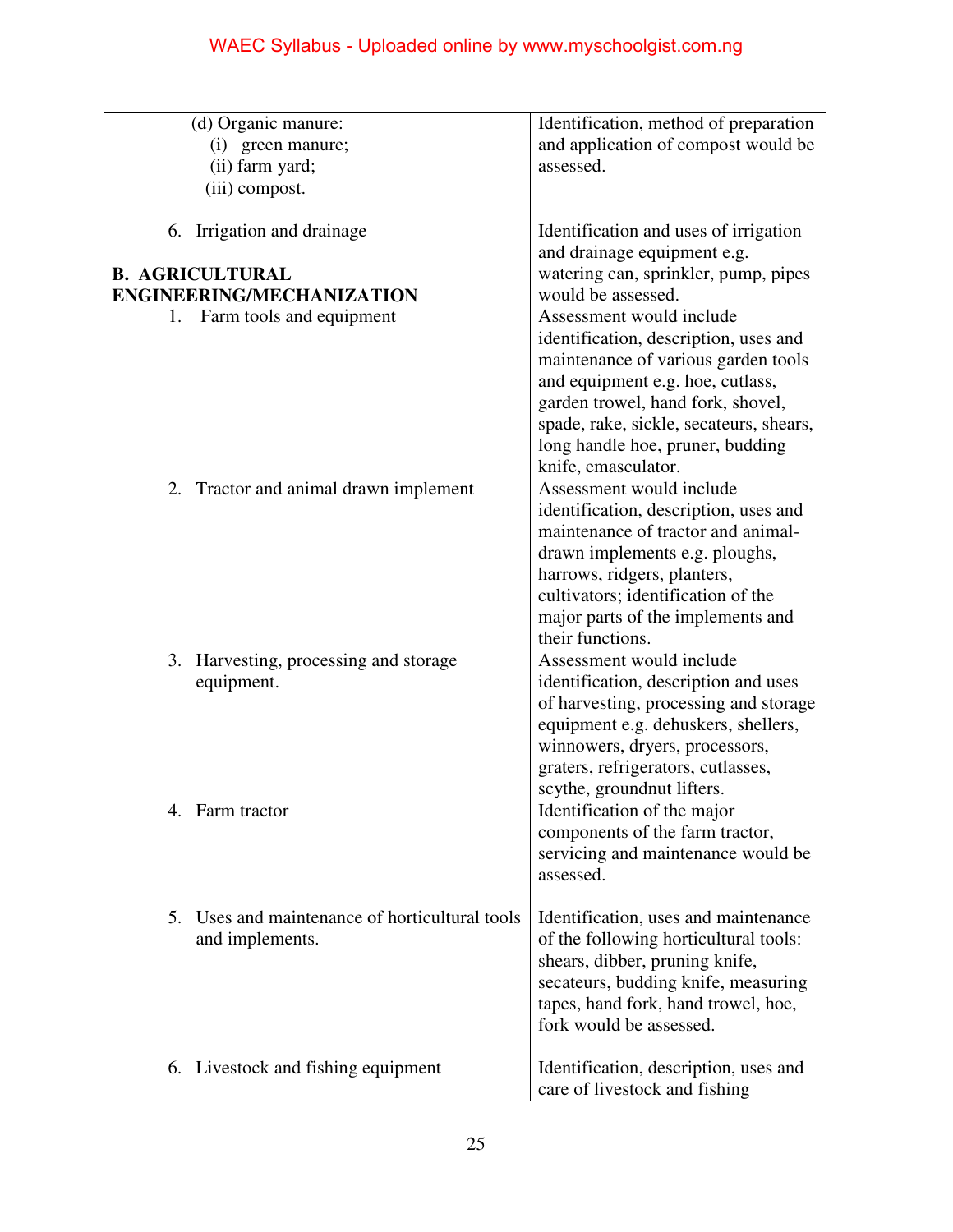|                           | 7. Farm surveying equipment                                                                                                                        | equipment e.g. waterers, feeders,<br>milking machines, nets, hook and<br>line, branding machine, egg candler<br>would be assessed.<br>Assessment would include<br>identification, uses, and care of<br>simple surveying equipment e.g.<br>measuring tape, pins or arrows,<br>ranging poles, plum bob, offset staff,<br>compass, gunter's chains, pegs, |
|---------------------------|----------------------------------------------------------------------------------------------------------------------------------------------------|--------------------------------------------------------------------------------------------------------------------------------------------------------------------------------------------------------------------------------------------------------------------------------------------------------------------------------------------------------|
|                           |                                                                                                                                                    | theodolite.                                                                                                                                                                                                                                                                                                                                            |
| <b>C. CROP PRODUCTION</b> |                                                                                                                                                    |                                                                                                                                                                                                                                                                                                                                                        |
| 1.                        | Seeds, seedlings, fruits and<br>storage organs of crops.                                                                                           | Identification of seeds, seedlings,<br>fruits, storage organs and essential<br>parts of the common crop plants,<br>pasture grasses and legumes would<br>be assessed.                                                                                                                                                                                   |
|                           | 2. Main pests and diseases of crops                                                                                                                | Assessment would include<br>identification and control of the main<br>field and storage pests e.g. cotton<br>stainer, yam beetles, weevils etc and<br>the damage they cause to crops;<br>identification of main diseases of<br>crops, their causal agents and<br>characteristic symptoms, prevention<br>and control.                                   |
| local crop plants.        | 3. Planting dates, seed rates, plant population<br>and seed quality tests of the more common                                                       |                                                                                                                                                                                                                                                                                                                                                        |
|                           | 4. Preparation of seedbeds, fertilizer<br>application, mulching, use of pesticides,<br>watering, vegetative propagation,<br>germination tests etc. |                                                                                                                                                                                                                                                                                                                                                        |
|                           | 5. Forest products and by-products.                                                                                                                |                                                                                                                                                                                                                                                                                                                                                        |
| plants.                   | 6. Methods of propagation of horticultural                                                                                                         | Assessment would include the<br>following propagation methods –<br>direct sowing, transplanting,<br>layering, grafting and budding.                                                                                                                                                                                                                    |
| Common weeds<br>7.        |                                                                                                                                                    | External features, mode of dispersal<br>and methods of controlling weeds on<br>the farm would be assessed.                                                                                                                                                                                                                                             |